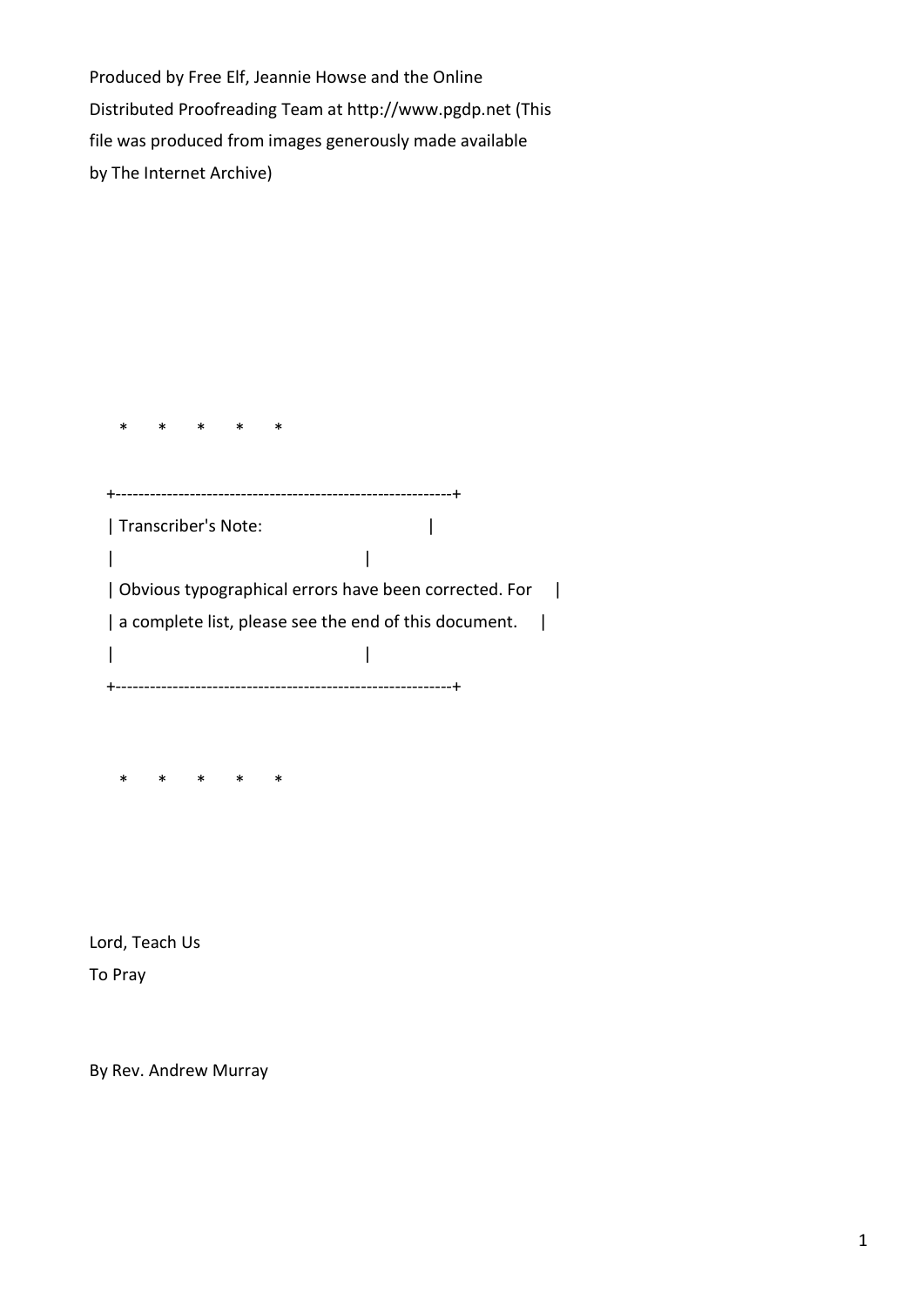Philadelphia Henry Altemus

Copyright, 1896, by HENRY ALTEMUS.

LORD, TEACH US TO PRAY

OR

THE ONLY TEACHER.

The disciples had been with Christ, and seen Him pray. They had learnt to understand something of the connection between His wondrous life in public, and His secret life of prayer. They had learnt to believe in Him as a Master in the art of prayer--none could pray like Him. And so they came to Him with the request, 'Lord, teach us to pray.' And in after years they would have told us that there were few things more wonderful or blessed that He taught them than His lessons on prayer.

And now still it comes to pass, as He is praying in a certain place, that disciples who see Him thus engaged feel the need of repeating the same request, 'Lord, teach us to pray.' As we grow in the Christian life, the thought and the faith of the Beloved Master in His never-failing intercession becomes evermore precious, and the hope of being \_Like Christ\_ in His intercession gains an attractiveness before unknown. And as we see Him pray, and remember that there is none who can pray like Him, and none who can teach like Him, we feel the petition of the disciples,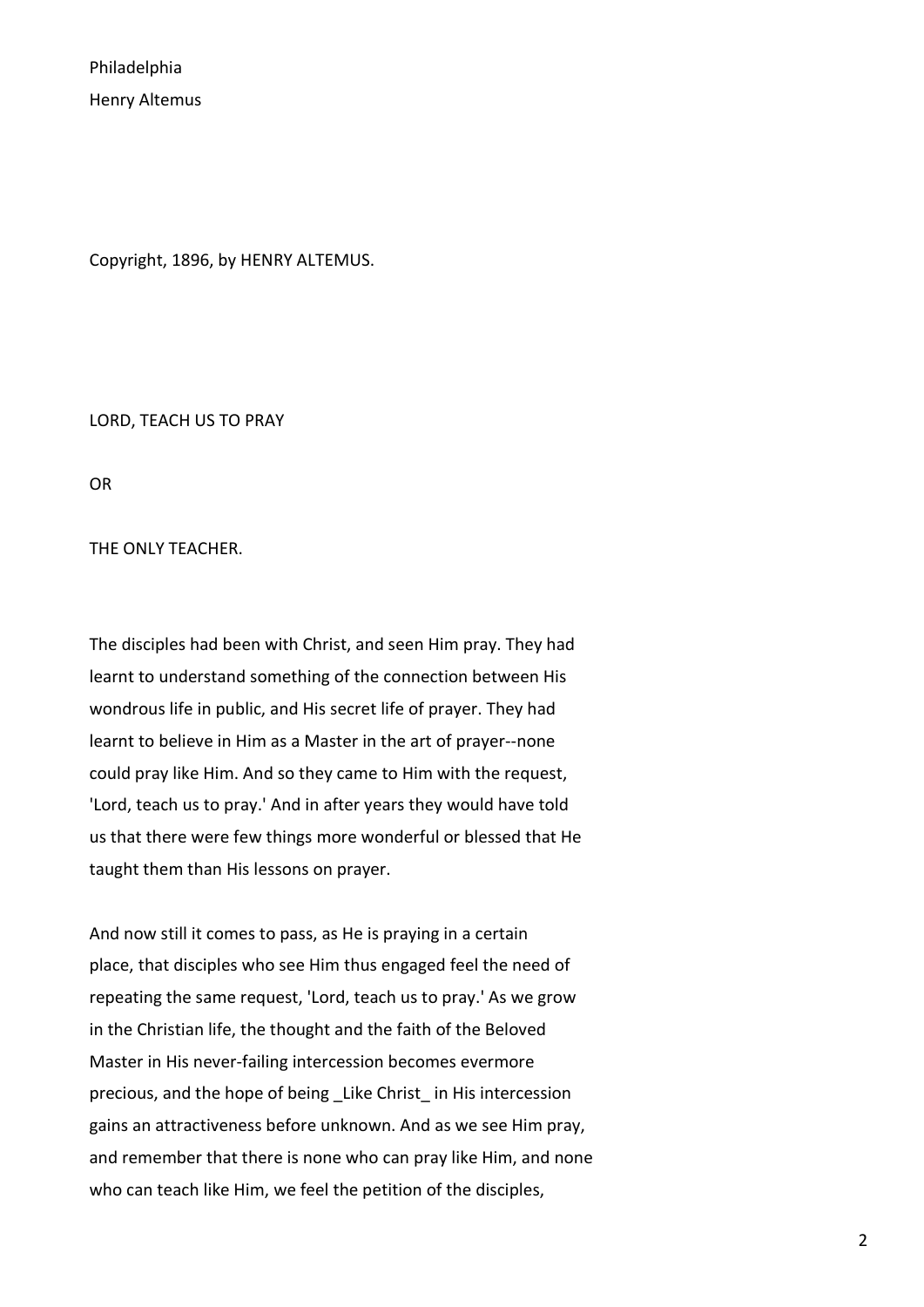'Lord, teach us to pray,' is just what we need. And as we think how all He is and has, how He Himself is our very own, how He is Himself our life, we feel assured that we have but to ask, and He will be delighted to take us up into closer fellowship with Himself, and teach us to pray even as He prays.

Come, my brothers! Shall we not go to the Blessed Master and ask Him to enrol our names too anew in that school which He always keeps open for those who long to continue their studies in the Divine art of prayer and intercession? Yes, let us this very day say to the Master, as they did of old, 'Lord, teach us to pray.' As we meditate we shall find each word of the petition we bring to be full of meaning.

'Lord, teach us \_to pray\_.' Yes, \_to pray\_. This is what we need to be taught. Though in its beginnings prayer is so simple that the feeble child can pray, yet it is at the same time the highest and holiest work to which man can rise. It is fellowship with the Unseen and Most Holy One. The powers of the eternal world have been placed at its disposal. It is the very essence of true religion, the channel of all blessings, the secret of power and life. Not only for ourselves, but for others, for the Church, for the world, it is to prayer that God has given the right to take hold of Him and His strength. It is on prayer that the promises wait for their fulfilment, the kingdom for its coming, the glory of God for its full revelation. And for this blessed work, how slothful and unfit we are. It is only the Spirit of God can enable us to do it aright. How speedily we are deceived into a resting in the form, while the power is wanting. Our early training, the teaching of the Church, the influence of habit, the stirring of the emotions--how easily these lead to prayer which has no spiritual power, and avails but little. True prayer, that takes hold of God's strength, that availeth much, to which the gates of heaven are really opened wide--who would not cry, Oh for some one to teach me thus to pray?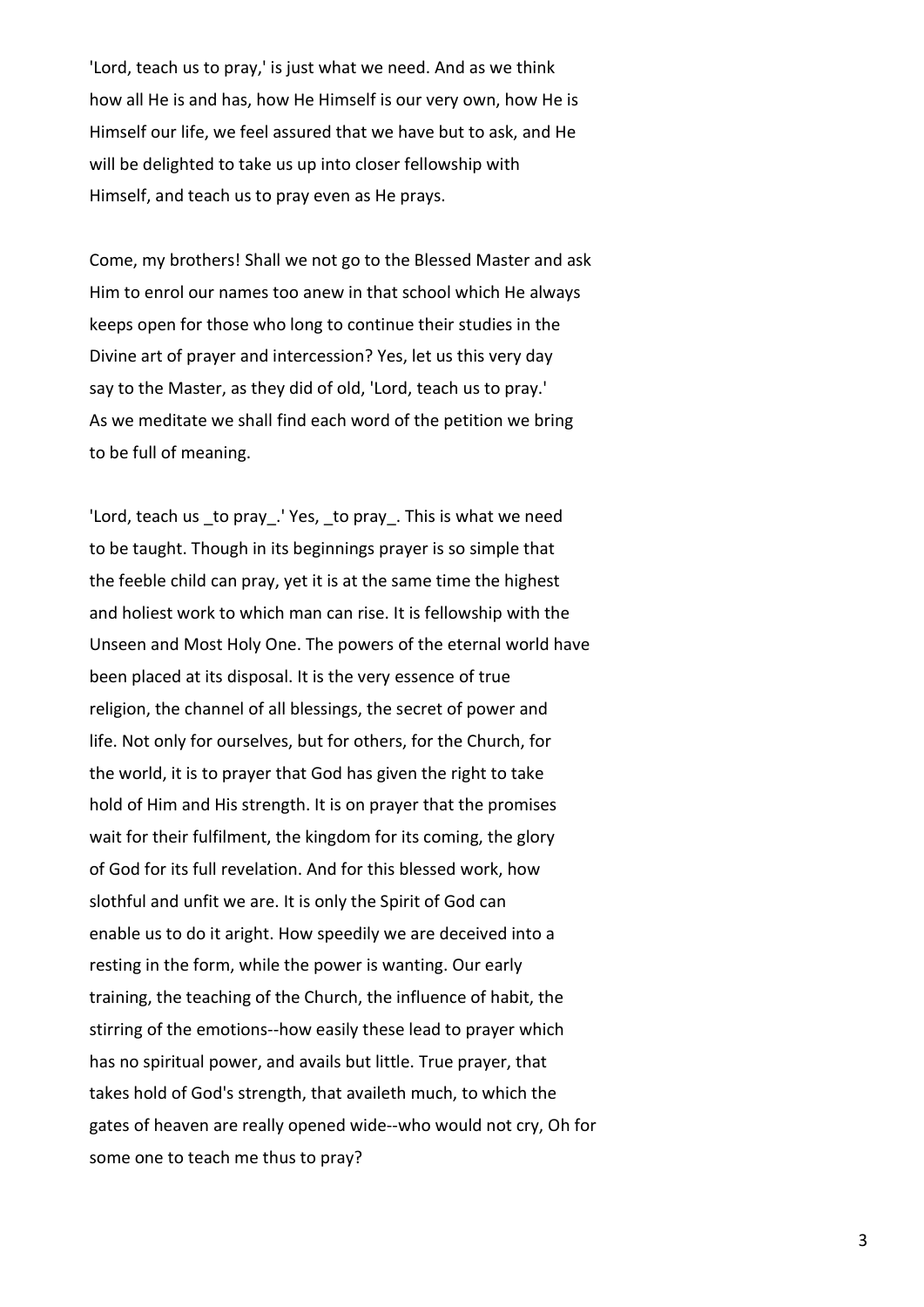Jesus has opened a school, in which He trains His redeemed ones, who specially desire it, to have power in prayer. Shall we not enter it with the petition, Lord! it is just this we need to be taught! O teach us to pray.

'Lord, teach \_us\_ to pray.' Yes, \_us\_, Lord. We have read in Thy Word with what power Thy believing people of old used to pray, and what mighty wonders were done in answer to their prayers. And if this took place under the Old Covenant, in the time of preparation, how much more wilt Thou not now, in these days of fulfilment, give Thy people this sure sign of Thy presence in their midst. We have heard the promises given to Thine apostles of the power of prayer in Thy name, and have seen how gloriously they experienced their truth: we know for certain, they can become true to us too. We hear continually even in these days what glorious tokens of Thy power Thou dost still give to those who trust Thee fully. Lord! these all are men of like passions with ourselves; teach \_us\_ to pray so too. The promises are for us, the powers and gifts of the heavenly world are for us. O teach us to pray so that we may receive abundantly. To us too Thou hast entrusted Thy work, on our prayer too the coming of Thy kingdom depends, in our prayer too Thou canst glorify Thy name; 'Lord, teach us to pray.' Yes, us, Lord; we offer ourselves as learners; we would indeed be taught of Thee. 'Lord, teach us to pray.'

'Lord, teach us to pray.' Yes, we feel the need now of being taught to pray. At first there is no work appears so simple; later on, none that is more difficult; and the confession is forced from us: We know not how to pray as we ought. It is true we have God's Word, with its clear and sure promises; but sin has so darkened our mind, that we know not always how to apply the Word. In spiritual things we do not always seek the most needful things, or fail in praying according to the law of the sanctuary. In temporal things we are still less able to avail ourselves of the wonderful liberty our Father has given us to ask what we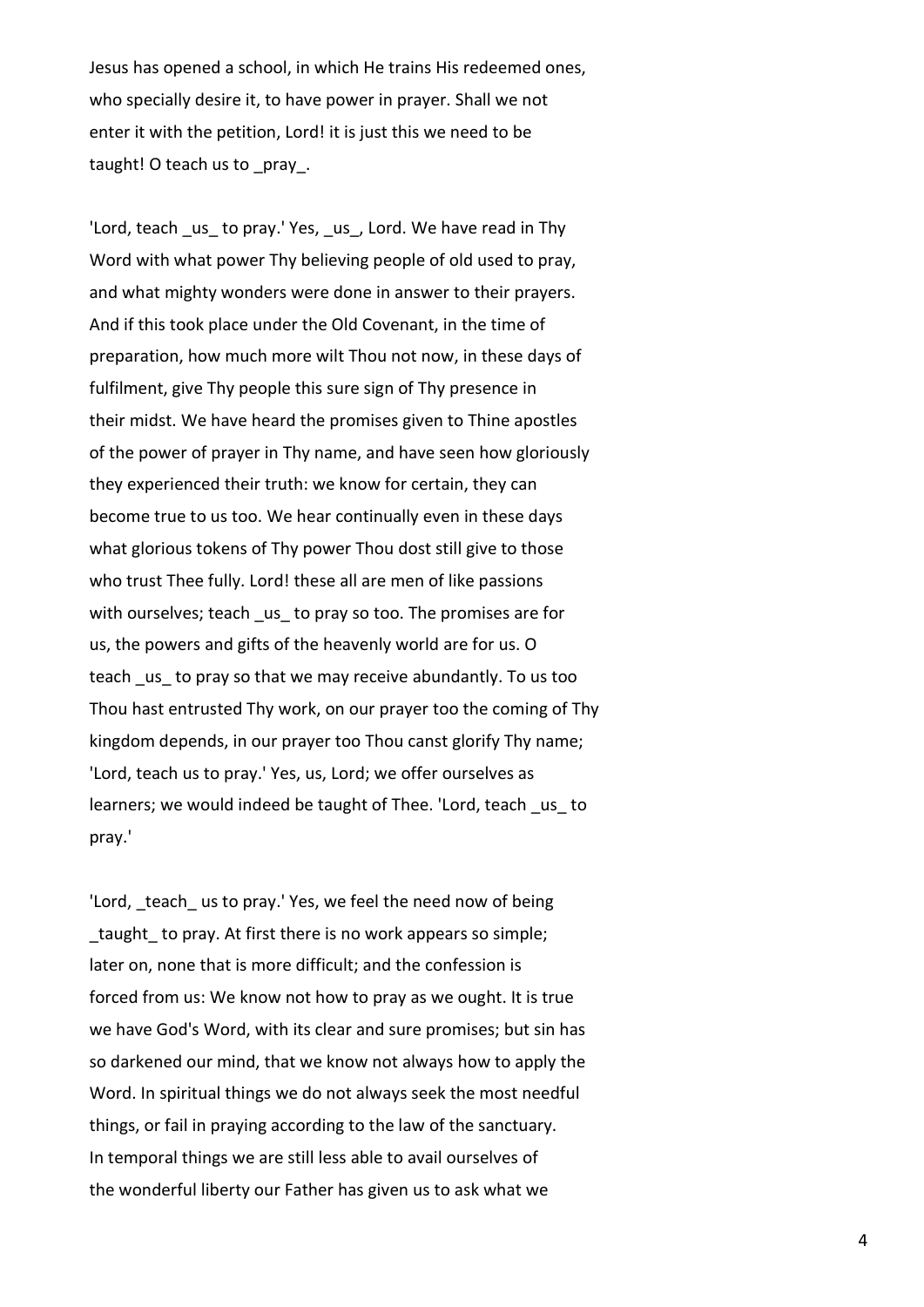need. And even when we know what to ask, how much there is still needed to make prayer acceptable. It must be to the glory of God, in full surrender to His will, in full assurance of faith, in the name of Jesus, and with a perseverance that, if need be, refuses to be denied. All this must be learned. It can only be learned in the school of much prayer, for practice makes perfect. Amid the painful consciousness of ignorance and unworthiness, in the struggle between believing and doubting, the heavenly art of effectual prayer is learnt. Because, even when we do not remember it, there is One, the Beginner and Finisher of faith and prayer, who watches over our praying, and sees to it that in all who trust Him for it their education in the school of prayer shall be carried on to perfection. Let but the deep undertone of all our prayer be the teachableness that comes from a sense of ignorance, and from faith in Him as a perfect teacher, and we may be sure we shall be taught, we shall learn to pray in power. Yes, we may depend upon it, HE \_teaches\_ to pray.

'Lord, teach us to pray.' None can teach like Jesus, none but Jesus; therefore we call on Him, 'LORD, teach us to pray.' A pupil needs a teacher, who knows his work, who has the gift of teaching, who in patience and love will descend to the pupil's needs. Blessed be God! Jesus is all this and much more. He knows what prayer is. It is Jesus, praying Himself, who teaches to pray. He knows what prayer is. He learned it amid the trials and tears of His earthly life. In heaven it is still His beloved work: His life there is prayer. Nothing delights Him more than to find those whom He can take with Him into the Father's presence, whom He can clothe with power to pray down God's blessing on those around them, whom He can train to be His fellow-workers in the intercession by which the kingdom is to be revealed on earth. He knows how to teach. Now by the urgency of felt need, then by the confidence with which joy inspires. Here by the teaching of the Word, there by the testimony of another believer who knows what it is to have prayer heard. By His Holy Spirit, He has access to our heart, and teaches us to pray by showing us the sin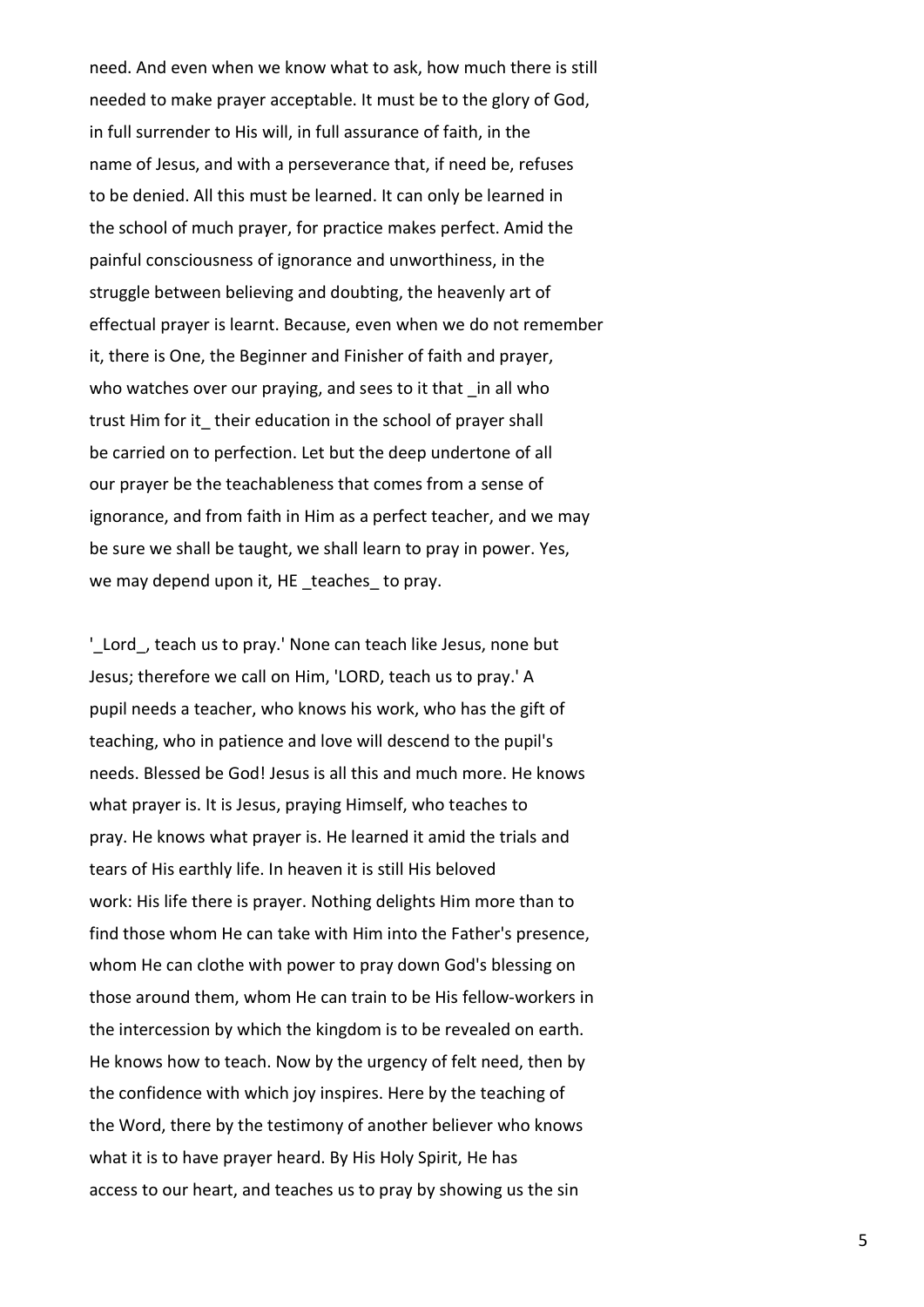that hinders the prayer, or giving us the assurance that we please God. He teaches, by giving not only thoughts of what to ask or how to ask, but by breathing within us the very spirit of prayer, by living within us as the Great Intercessor. We may indeed and most joyfully say, 'Who teacheth like Him?' Jesus never taught His disciples how to preach, only how to pray. He did not speak much of what was needed to preach well, but much of praying well. To know how to speak to God is more than knowing how to speak to man. Not power with men, but power with God is the first thing. Jesus loves to teach us how to pray.

What think you, my beloved fellow-disciples! would it not be just what we need, to ask the Master for a month to give us a course of special lessons on the art of prayer? As we meditate on the words He spake on earth, let us yield ourselves to His teaching in the fullest confidence that, with such a teacher, we shall make progress. Let us take time not only to meditate, but to pray, to tarry at the foot of the throne, and be trained to the work of intercession. Let us do so in the assurance that amidst our stammerings and fears He is carrying on His work most beautifully. He will breathe His own life, which is all prayer, into us. As He makes us partakers of His righteousness and His life, He will of His intercession too. As the members of His body, as a holy priesthood, we shall take part in His priestly work of pleading and prevailing with God for men. Yes, let us most joyfully say, ignorant and feeble though we be, 'Lord, teach us to pray.'

'LORD, TEACH US TO PRAY.'

\* \* \* \* \*

Blessed Lord! who ever livest to pray, Thou canst teach me too to pray, me to live ever to pray. In this Thou lovest to make me share Thy glory in heaven, that I should pray without ceasing, and ever stand as a priest in the presence of my God.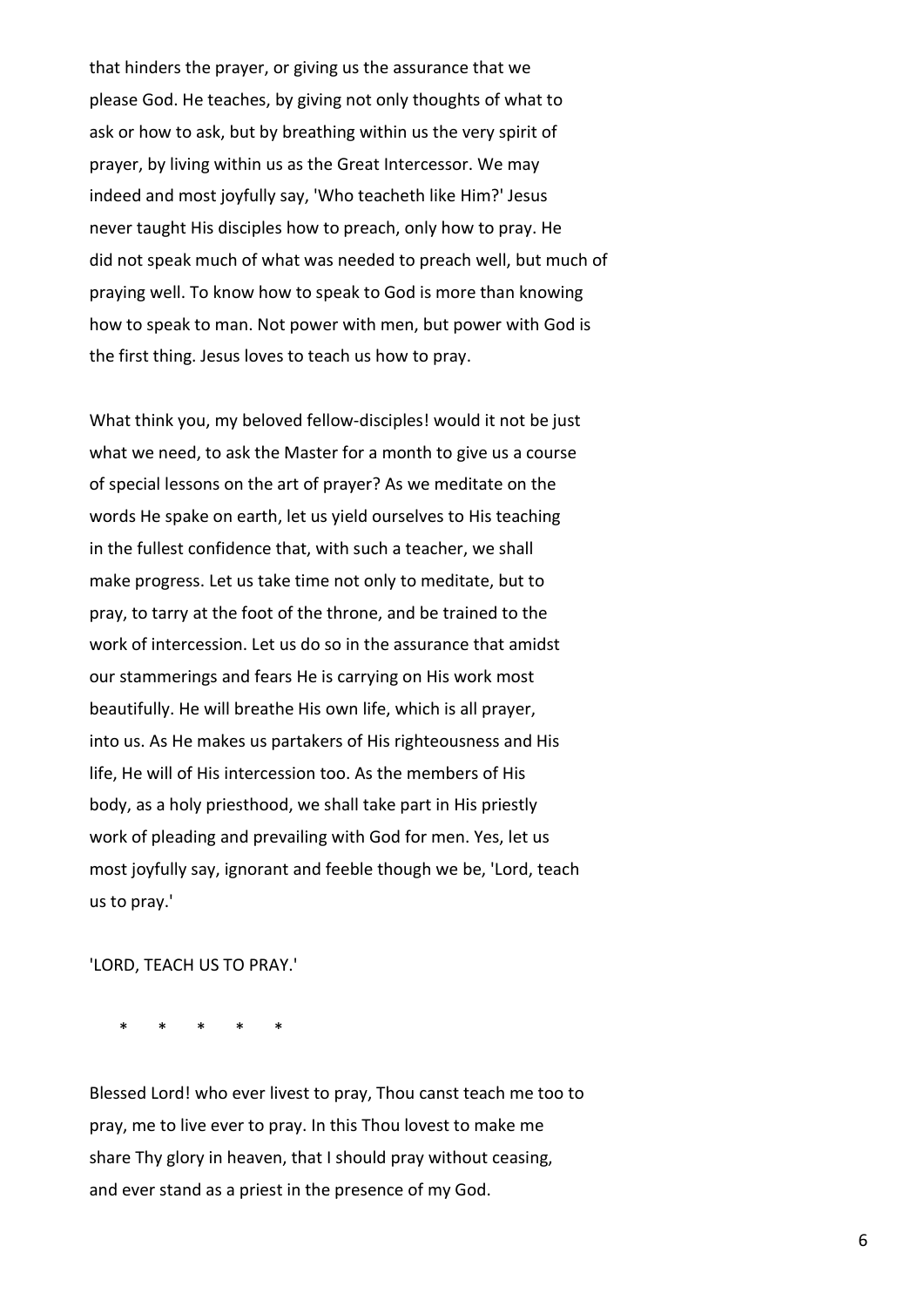Lord Jesus! I ask Thee this day to enrol my name among those who confess that they know not how to pray as they ought, and especially ask Thee for a course of teaching in prayer. Lord! teach me to tarry with Thee in the school, and give Thee time to train me. May a deep sense of my ignorance, of the wonderful privilege and power of prayer, of the need of the Holy Spirit as the Spirit of prayer, lead me to cast away my thoughts of what I think I know, and make me kneel before Thee in true teachableness and poverty of spirit.

And fill me, Lord, with the confidence that with such a teacher as Thou art I shall learn to pray. In the assurance that I have as my teacher, Jesus, who is ever praying to the Father, and by His prayer rules the destinies of His Church and the world, I will not be afraid. As much as I need to know of the mysteries of the prayer-world, Thou wilt unfold for me. And when I may not know, Thou wilt teach me to be strong in faith, giving glory to God.

Blessed Lord! Thou wilt not put to shame Thy scholar who trusts Thee, nor, by Thy grace, would he Thee either. Amen.

'IN SPIRIT AND TRUTH;'

OR

THE TRUE WORSHIPPERS.

 'The hour cometh, and now is, when the true worshippers shall worship the Father in spirit and truth: for such doth the Father seek to be His worshippers. God is a Spirit: and they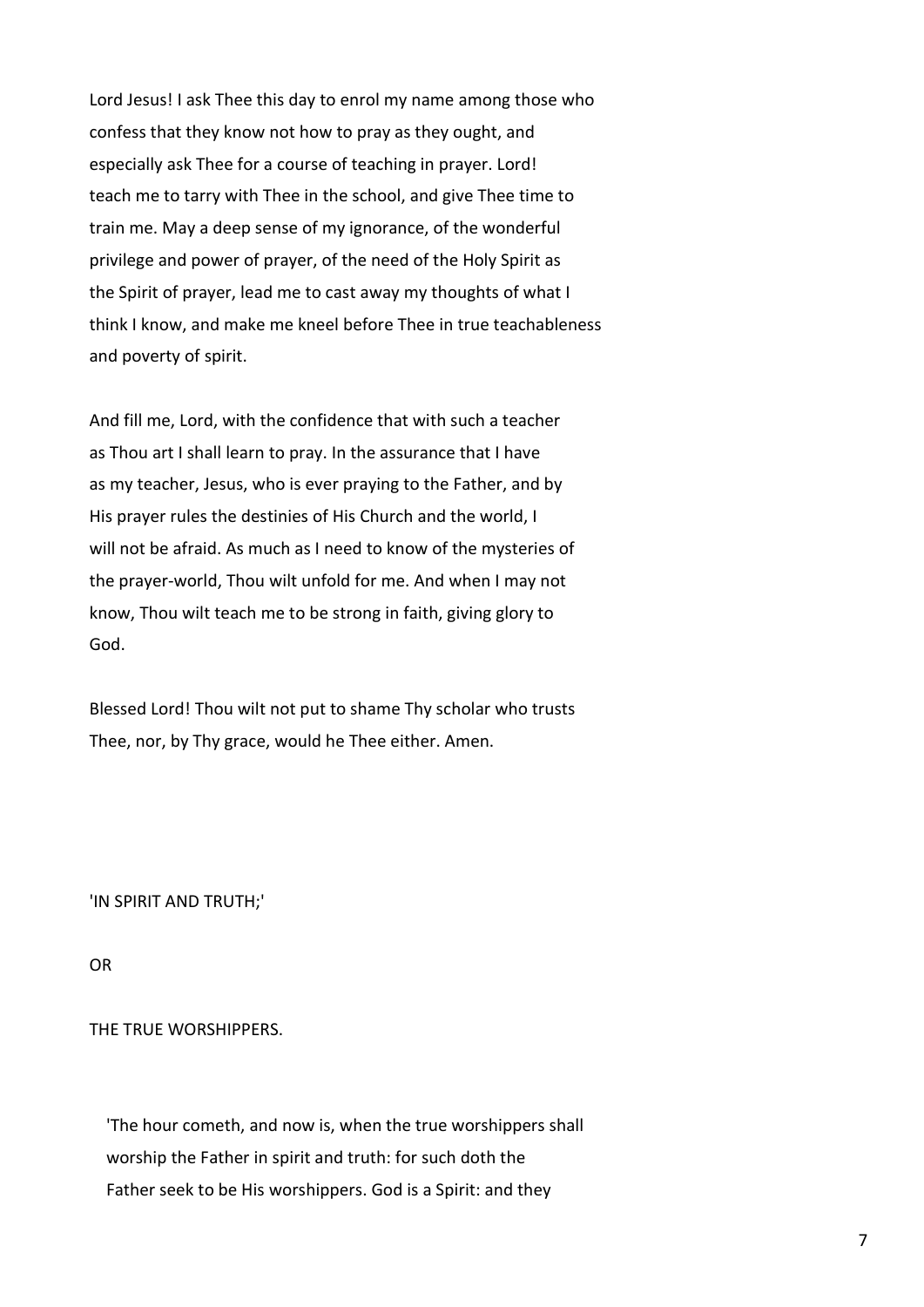that worship Him must worship Him in spirit and truth.'--JOHN iv. 23, 24.

These words of Jesus to the woman of Samaria are His first recorded teaching on the subject of prayer. They give us some wonderful first glimpses into the world of prayer. The Father seeks worshippers: our worship satisfies His loving heart and is a joy to Him. He seeks true worshippers, but finds many not such as He would have them. True worship is that which is in spirit and truth. The Son has come to open the way for this worship in spirit and in truth, and teach it us. And so one of our first lessons in the school of prayer must be to understand what it is to pray in spirit and in truth, and to know how we can attain to it.

To the woman of Samaria our Lord spoke of a threefold worship. There is, first, the ignorant worship of the Samaritans: 'Ye worship that which ye know not.' The second, the intelligent worship of the Jew, having the true knowledge of God: 'We worship that which we know; for salvation is of the Jews.' And then the new, the spiritual worship which He Himself has come to introduce: 'The hour is coming, and is now, when the true worshippers shall worship the Father in spirit and truth.' From the connection it is evident that the words 'in spirit and truth' do not mean, as is often thought, earnestly, from the heart, in sincerity. The Samaritans had the five books of Moses and some knowledge of God; there was doubtless more than one among them who honestly and earnestly sought God in prayer. The Jews had the true full revelation of God in His word, as thus far given; there were among them godly men, who called upon God with their whole heart. And yet not 'in spirit and truth,' in the full meaning of the words. Jesus says, '\_The hour is coming, and now is :' it is only in and through Him that the worship of God will be in spirit and truth.

Among Christians one still finds the three classes of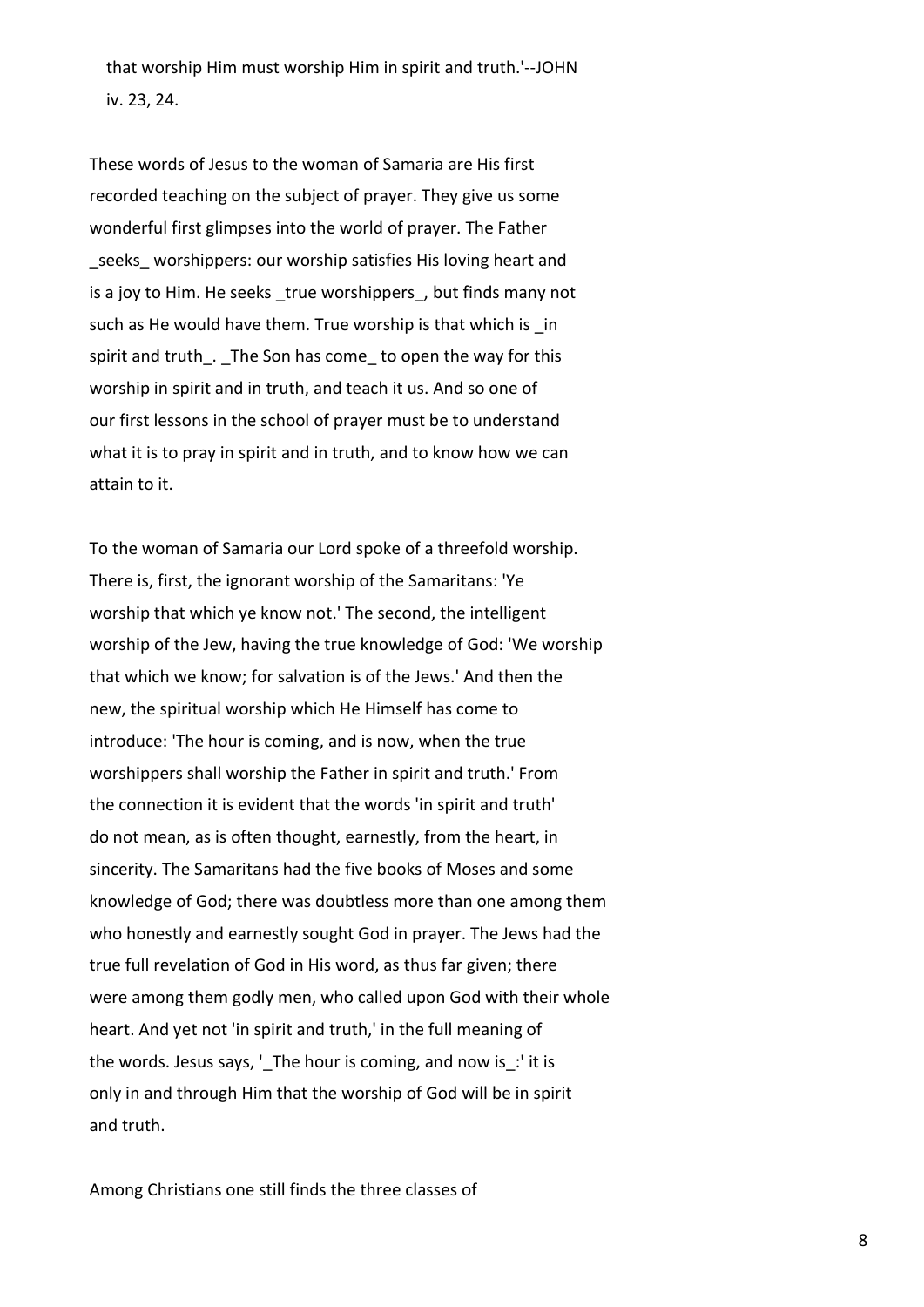worshippers. Some who in their ignorance hardly know what they ask: they pray earnestly, and yet receive but little. Others there are, who have more correct knowledge, who try to pray with all their mind and heart, and often pray most earnestly, and yet do not attain to the full blessedness of worship in spirit and truth. It is into this third class we must ask our Lord Jesus to take us; we must be taught of Him how to worship in spirit and truth. This alone is spiritual worship; this makes us worshippers such as the Father seeks. In prayer everything will depend on our understanding well and practising the worship in spirit and truth.

'God is a Spirit and they that worship Him must worship Him in spirit and truth.' The first thought suggested here by the Master is that there must be harmony between God and His worshippers; such as God is, must His worship be. This is according to a principle which prevails throughout the universe: we look for correspondence between an object and the organ to which it reveals or yields itself. The eye has an inner fitness for the light, the ear for sound. The man who would truly worship God, would find and know and possess and enjoy God, must be in harmony with Him, must have a capacity for receiving Him. Because God is Spirit, we must worship in spirit. As God is, so His worshipper.

And what does this mean? The woman had asked our Lord whether Samaria or Jerusalem was the true place of worship. He answers that henceforth worship is no longer to be limited to a certain place: 'Woman, believe Me, the hour cometh when neither in this mountain, nor in Jerusalem, shall ye worship the Father.' As God is Spirit, not bound by space or time, but in His infinite perfection always and everywhere the same, so His worship would henceforth no longer be confined by place or form, but spiritual as God Himself is spiritual. A lesson of deep importance. How much our Christianity suffers from this, that it is confined to certain times and places. A man who seeks to pray earnestly in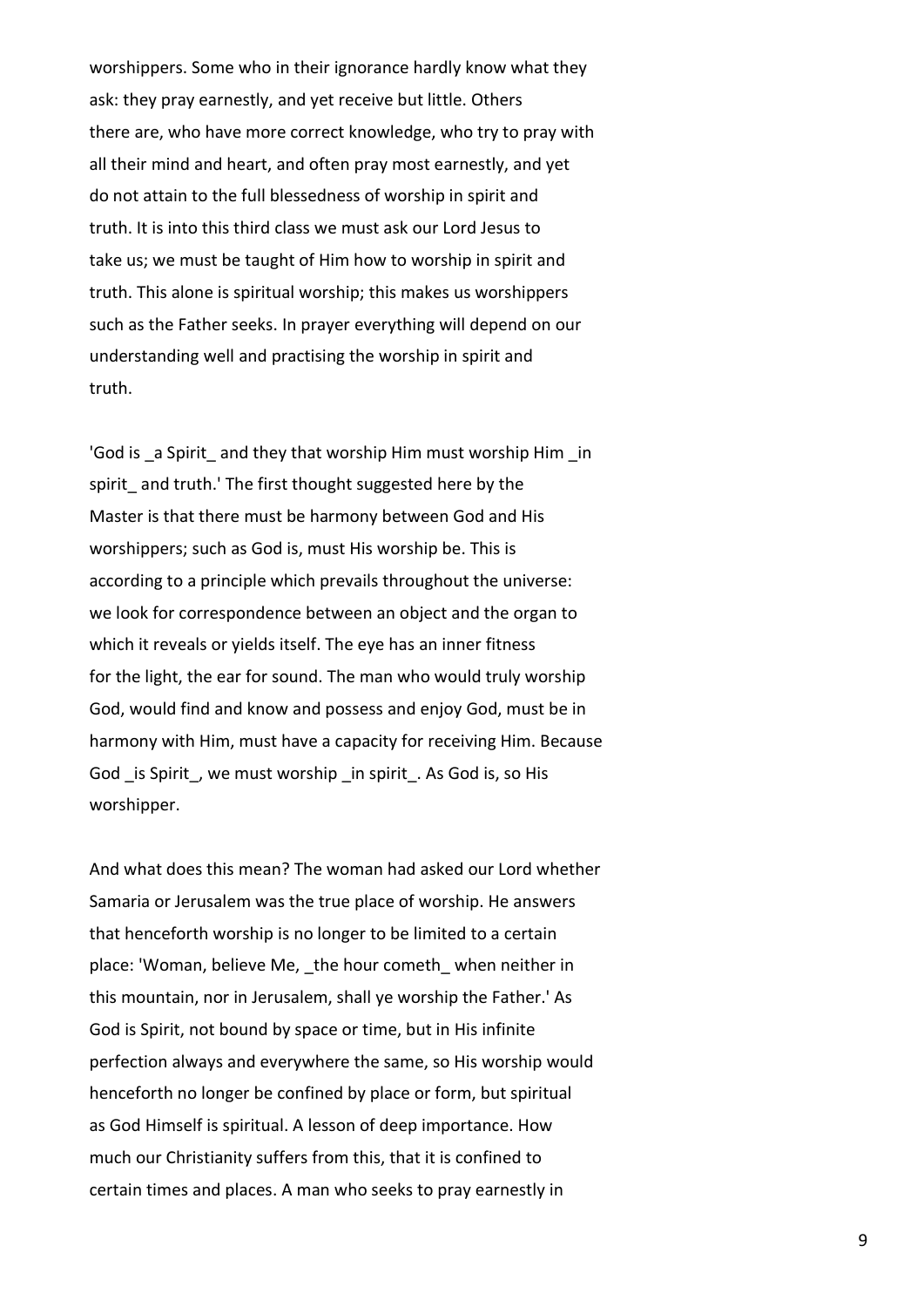the church or in the closet, spends the greater part of the week or the day in a spirit entirely at variance with that in which he prayed. His worship was the work of a fixed place or hour, not of his whole being. God is a spirit: He is the Everlasting and Unchangeable One; what He is, He is always and in truth. Our worship must even so be in spirit and truth: His worship must be the spirit of our life; our life must be worship in spirit as God is Spirit.

'God is a Spirit: and they that worship Him must worship Him in spirit and truth.' The second thought that comes to us is that this worship in the spirit must come from God Himself. God is Spirit: He alone has Spirit to give. It was for this He sent His Son, to fit us for such spiritual worship, by giving us the Holy Spirit. It is of His own work that Jesus speaks when He says twice, 'The hour cometh,' and then adds, 'and is now.' He came to baptize with the Holy Spirit; the Spirit could not stream forth till He was glorified (\_John i. 33, vii. 37, 38, xvi. 7\_). It was when He had made an end of sin, and entering into the Holiest of all with His blood, had there on our behalf received the Holy Spirit (Acts ii. 33), that He could send Him down to us as the Spirit of the Father. It was when Christ had redeemed us, and we in Him had received the position of children, that the Father sent forth the Spirit of His Son into our hearts to cry, 'Abba, Father.' The worship in spirit is the worship of the Father in the Spirit of Christ, the Spirit of Sonship.

This is the reason why Jesus here uses the name of Father. We never find one of the Old Testament saints personally appropriate the name of child or call God his Father. The worship of the Father is only possible to those to whom the Spirit of the Son has been given. The worship in spirit is only possible to those to whom the Son has revealed the Father, and who have received the spirit of Sonship. It is only Christ who opens the way and teaches the worship in spirit.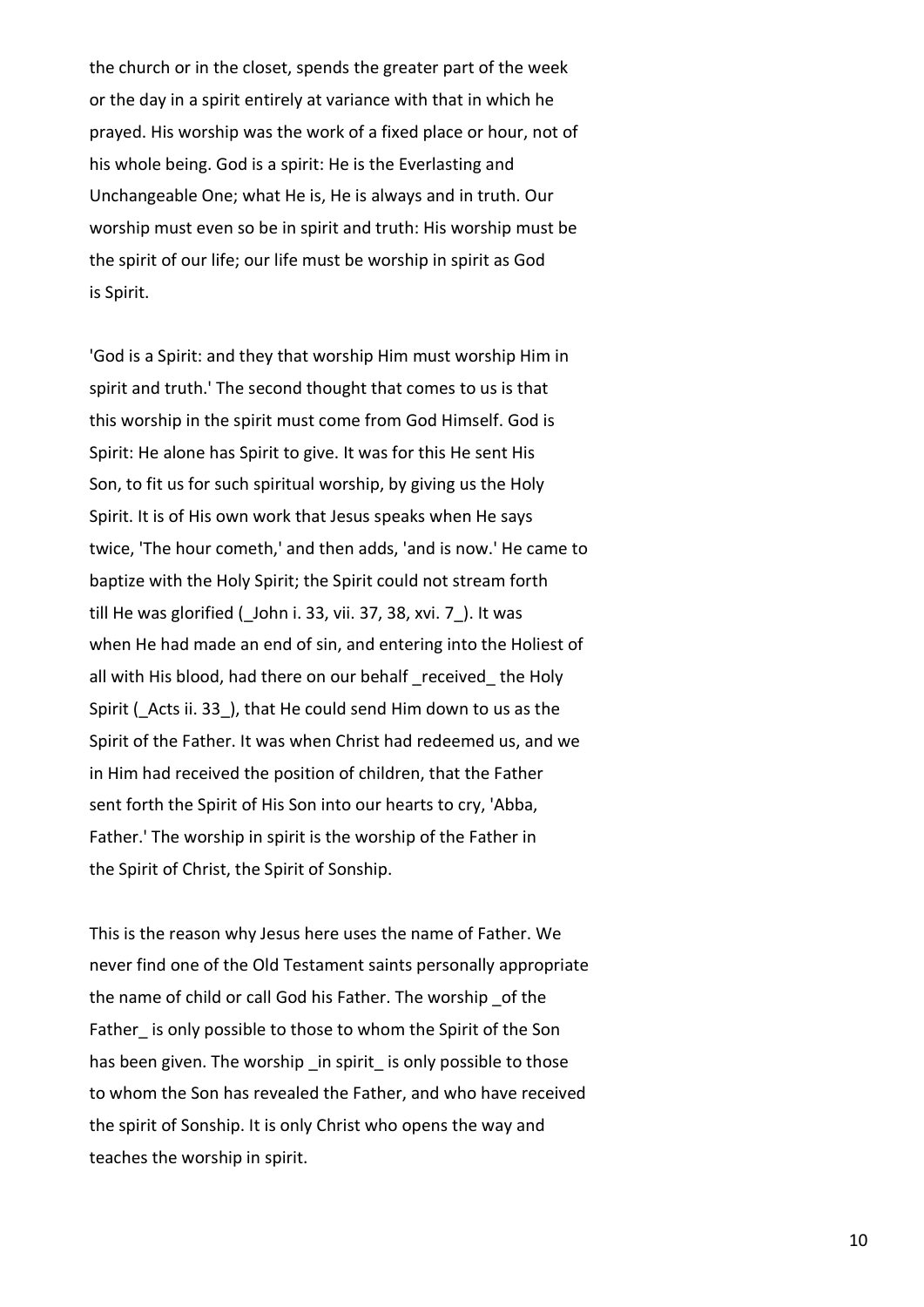And in truth. That does not only mean, in sincerity. Nor does it only signify, in accordance with the truth of God's Word. The expression is one of deep and Divine meaning. Jesus is 'the only-begotten of the Father, \_full of\_ grace and \_truth\_.' 'The law was given by Moses; grace and truth came by Jesus Christ.' Jesus says, '\_I am the truth\_ and the life.' In the Old Testament all was shadow and promise; Jesus brought and gives the reality, \_the substance\_, of things hoped for. In Him the blessings and powers of the eternal life are our actual possession and experience. Jesus is full of grace and truth; the Holy Spirit is the Spirit of truth; through Him the grace that is in Jesus is ours indeed, and truth a positive communication out of the Divine life. And so worship in spirit is worship in truth; actual living fellowship with God, a real correspondence and harmony between the Father, who is a Spirit, and the child praying in the spirit.

What Jesus said to the woman of Samaria, she could not at once understand. Pentecost was needed to reveal its full meaning. We are hardly prepared at our first entrance into the school of prayer to grasp such teaching. We shall understand it better later on. Let us only begin and take the lesson as He gives it. We are carnal and cannot bring God the worship He seeks. But Jesus came to give the Spirit: He has given Him to us. Let the disposition in which we set ourselves to pray be what Christ's words have taught us. Let there be the deep confession of our inability to bring God the worship that is pleasing to Him; the childlike teachableness that waits on Him to instruct us; the simple faith that yields itself to the breathing of the Spirit. Above all, let us hold fast the blessed truth--we shall find that the Lord has more to say to us about it--that the knowledge of the Fatherhood of God, the revelation of His infinite Fatherliness in our hearts, the faith in the infinite love that gives us His Son and His Spirit to make us children, is indeed the secret of prayer in spirit and truth. This is the new and living way Christ opened up for us. To have Christ the Son, and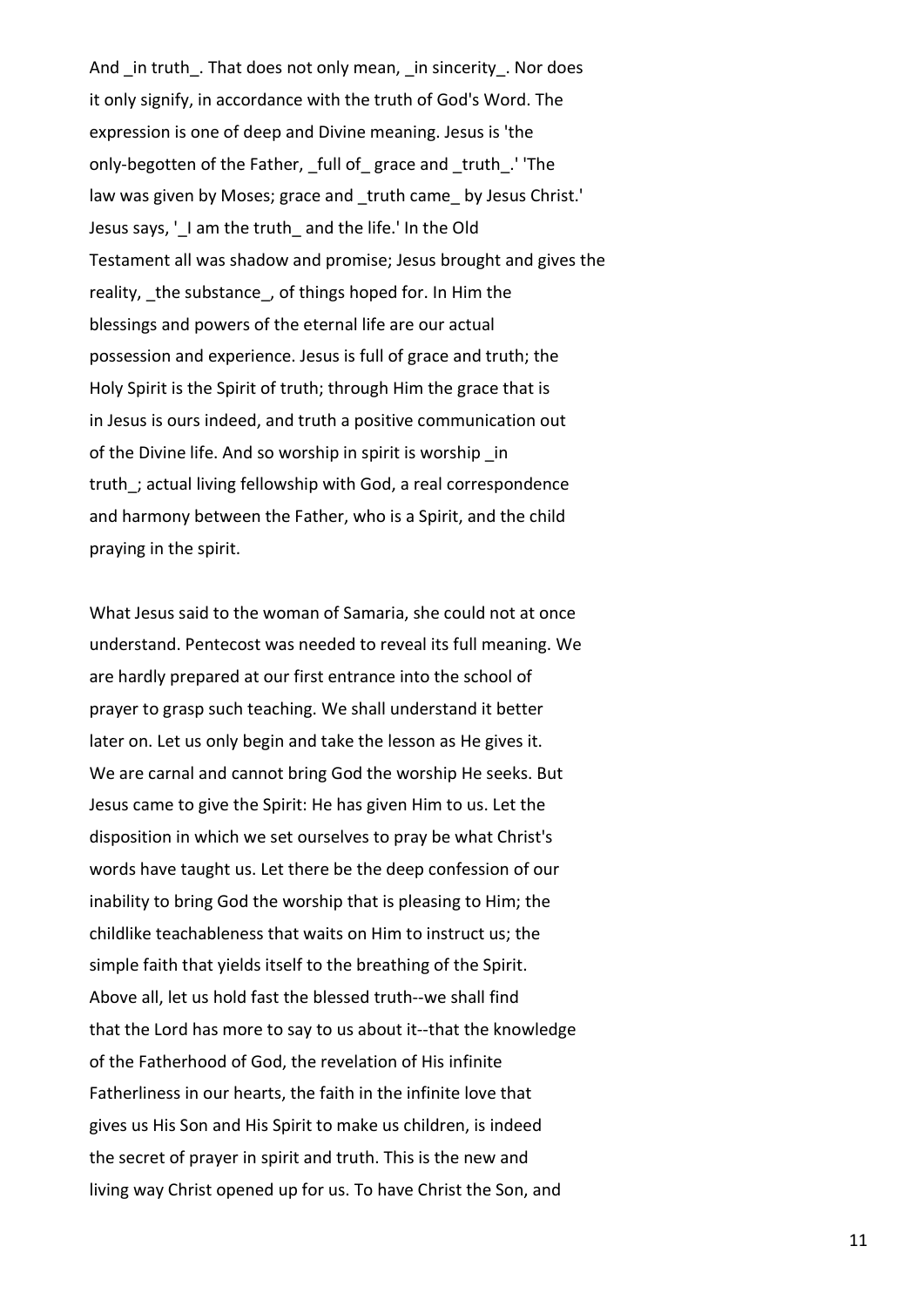The Spirit of the Son, dwelling within us, and revealing the Father, this makes us true, spiritual worshippers.

## 'LORD, TEACH US TO PRAY.'

\* \* \* \* \*

Blessed Lord! I adore the love with which Thou didst teach a woman, who had refused Thee a cup of water, what the worship of God must be. I rejoice in the assurance that Thou wilt no less now instruct Thy disciple, who comes to Thee with a heart that longs to pray in spirit and in truth. O my Holy Master! do teach me this blessed secret.

Teach me that the worship in spirit and truth is not of man, but only comes from Thee; that it is not only a thing of times and seasons, but the outflowing of a life in Thee. Teach me to draw near to God in prayer under the deep impression of my ignorance and my having nothing in myself to offer Him, and at the same time of the provision Thou, my Saviour, makest for the Spirit's breathing in my childlike stammerings. I do bless Thee that in Thee I am a child, and have a child's liberty of access; that in Thee I have the spirit of Sonship and of worship of truth. Teach me, above all, Blessed Son of the Father, how it is the revelation of the Father that gives confidence in prayer; and let the infinite Fatherliness of God's Heart be my joy and strength for a life of prayer and of worship. Amen.

PRAY TO THY FATHER WHICH IS IN SECRET

OR

## ALONE WITH GOD.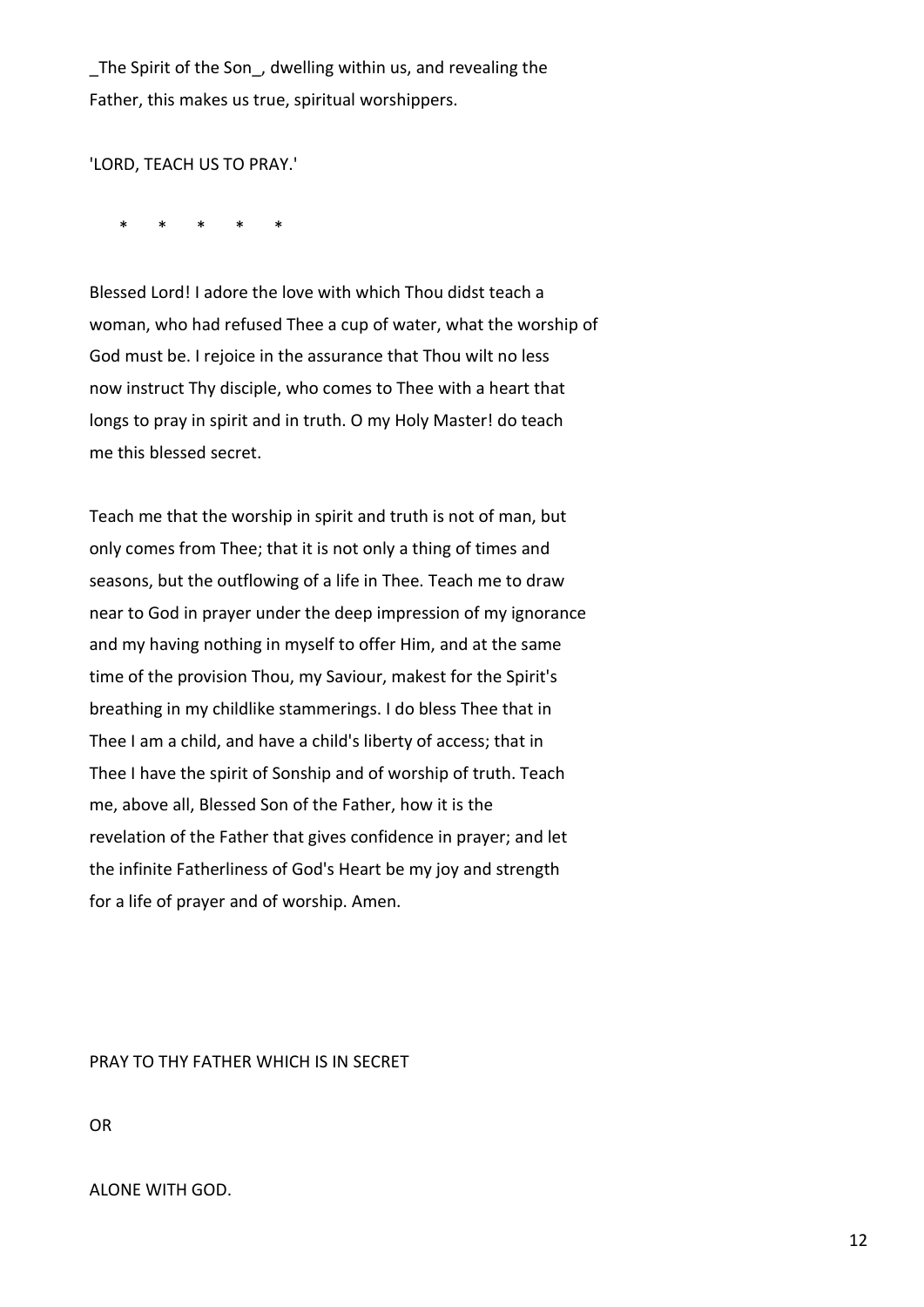'But thou, when thou prayest, enter into thine inner chamber, and having shut thy door, pray to thy Father which is in secret, and thy Father which seeth in secret shall recompense thee.'--MATT. vi. 6.

After Jesus had called His first disciples He gave them their first public teaching in the Sermon on the Mount. He there expounded to them the kingdom of God, its laws and its life. In that kingdom God is not only King, but Father; He not only gives all, but is Himself all. In the knowledge and fellowship of Him alone is its blessedness. Hence it came as a matter of course that the revelation of prayer and the prayer-life was a part of His teaching concerning the New Kingdom He came to set up. Moses gave neither command nor regulation with regard to prayer: even the prophets say little directly of the duty of prayer; it is Christ who teaches to pray.

And the first thing the Lord teaches His disciples is that they must have a secret place for prayer; every one must have some solitary spot where he can be alone with his God. Every teacher must have a schoolroom. We have learnt to know and accept Jesus as our only teacher in the school of prayer. He has already taught us at Samaria that worship is no longer confined to times and places; that worship, spiritual true worship, is a thing of the spirit and the life; the whole man must in his whole life be worship in spirit and truth. And yet He wants each one to choose for himself the fixed spot where He can daily meet him. That inner chamber, that solitary place, is Jesus' schoolroom. That spot may be anywhere; that spot may change from day to day if we have to change our abode; but that secret place there must be, with the quiet time in which the pupil places himself in the Master's presence, to be by Him prepared to worship the Father. There alone, but there most surely, Jesus comes to us to teach us to pray.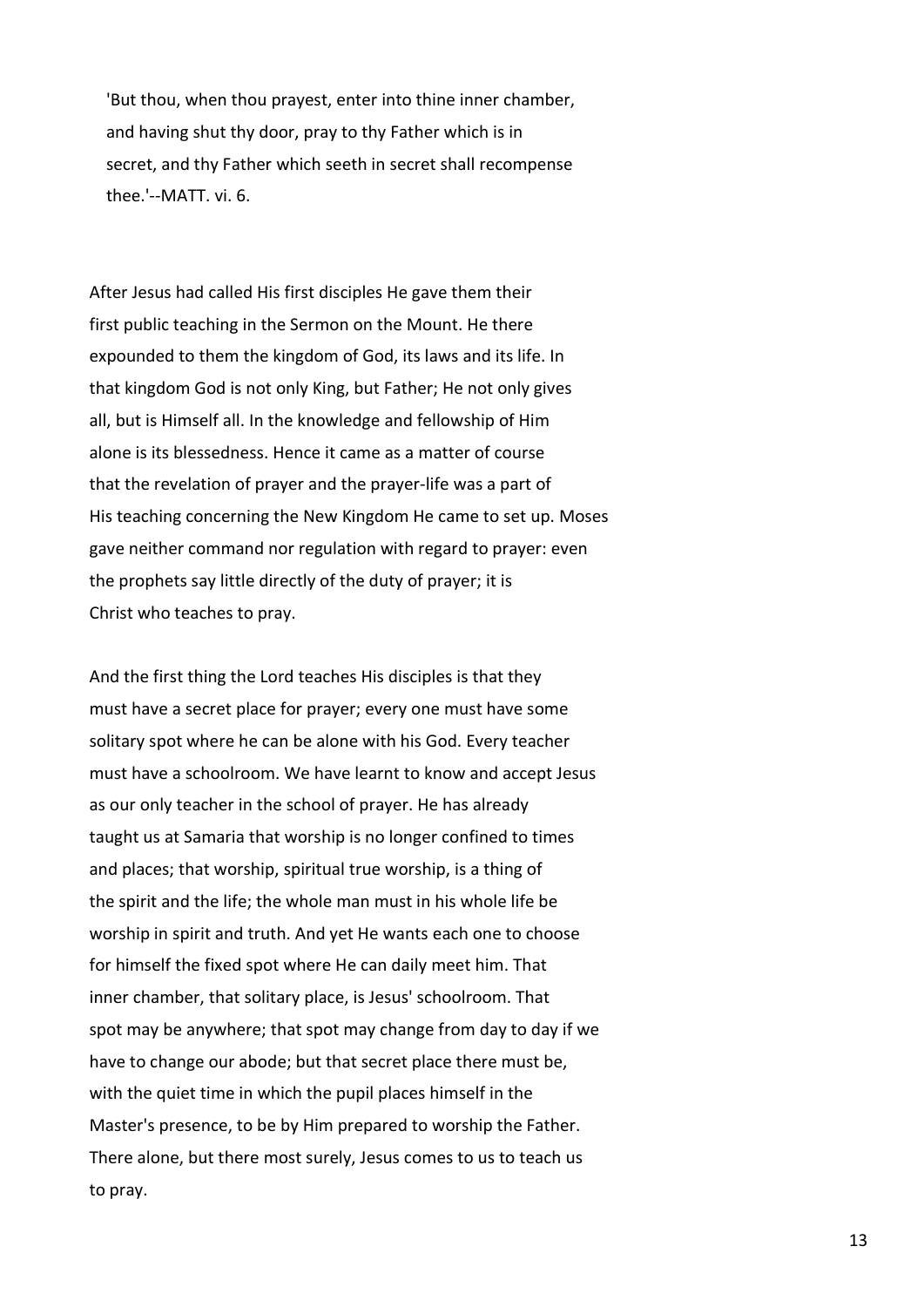A teacher is always anxious that his schoolroom should be bright and attractive, filled with the light and air of heaven, a place where pupils long to come, and love to stay. In His first words on prayer in the Sermon on the Mount, Jesus seeks to set the inner chamber before us in its most attractive light. If we listen carefully, we soon notice what the chief thing is He has to tell us of our tarrying there. Three times He uses the name of Father: 'Pray to thy Father;' ' Thy Father shall recompense thee;' Your Father knoweth what things ye have need of.' The first thing in closet-prayer is: I must meet my Father. The light that shines in the closet must be: the light of the Father's countenance. The fresh air from heaven with which Jesus would have filled the atmosphere in which I am to breathe and pray, is: God's Father-love, God's infinite Fatherliness. Thus each thought or petition we breathe out will be simple, hearty, childlike trust in the Father. This is how the Master teaches us to pray: He brings us into the Father's living presence. What we pray there must avail. Let us listen carefully to hear what the Lord has to say to us.

First, '\_Pray to thy Father which is in secret .' God is a God who hides Himself to the carnal eye. As long as in our worship of God we are chiefly occupied with our own thoughts and exercises, we shall not meet Him who is a Spirit, the unseen One. But to the man who withdraws himself from all that is of the world and man, and prepares to wait upon God alone, the Father will reveal Himself. As he forsakes and gives up and shuts out the world, and the life of the world, and surrenders himself to be led of Christ into the secret of God's presence, the light of the Father's love will rise upon him. The secrecy of the inner chamber and the closed door, the entire separation from all around us, is an image of, and so a help to, that inner spiritual sanctuary, the secret of God's tabernacle, within the veil, where our spirit truly comes into contact with the Invisible One. And so we are taught, at the very outset of our search after the secret of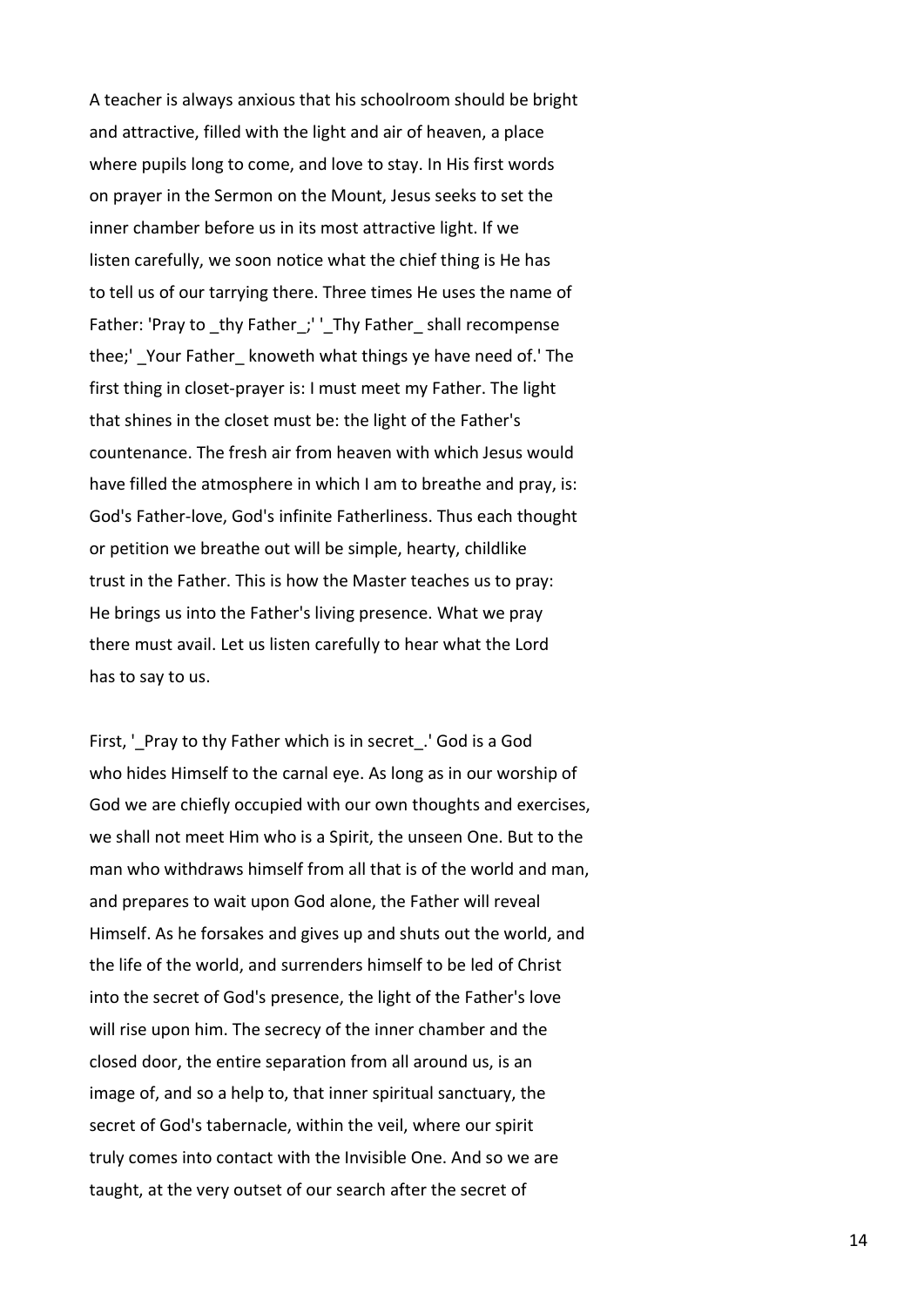effectual prayer, to remember that it is in the inner chamber, where we are alone with the Father, that we shall learn to pray aright. The Father is in secret: in these words Jesus teaches us where He is waiting us, where He is always to be found. Christians often complain that private prayer is not what it should be. They feel weak and sinful, the heart is cold and dark; it is as if they have so little to pray, and in that little no faith or joy. They are discouraged and kept from prayer by the thought that they cannot come to the Father as they ought or as they wish. Child of God! listen to your Teacher. He tells you that when you go to private prayer your first thought must be: The Father is in secret, the Father waits me there. Just because your heart is cold and prayerless, get you into the presence of the loving Father. As a father pitieth his children, so the Lord pitieth you. Do not be thinking of how little you have to bring God, but of how much He wants to give you. Just place yourself before, and look up into, His face; think of His love, His wonderful, tender, pitying love. Just tell Him how sinful and cold and dark all is: it is the Father's loving heart will give light and warmth to yours. O do what Jesus says: Just shut the door, and pray to thy Father, which is in secret. Is it not wonderful? to be able to go alone with God, the infinite God. And then to look up and say: My Father!

'\_And thy Father, which seeth in secret, will recompense thee.\_' Here Jesus assures us that secret prayer cannot be fruitless: its blessing will show itself in our life. We have but in secret, alone with God, to entrust our life before men to Him; He will reward us openly; He will see to it that the answer to prayer be made manifest in His blessing upon us. Our Lord would thus teach us that as infinite Fatherliness and Faithfulness is that with which God meets us in secret, so on our part there should be the childlike simplicity of faith, the confidence that our prayer does bring down a blessing. 'He that cometh to God must believe that He is a rewarder of them that seek Him.' Not on the strong or the fervent feeling with which I pray does the blessing of the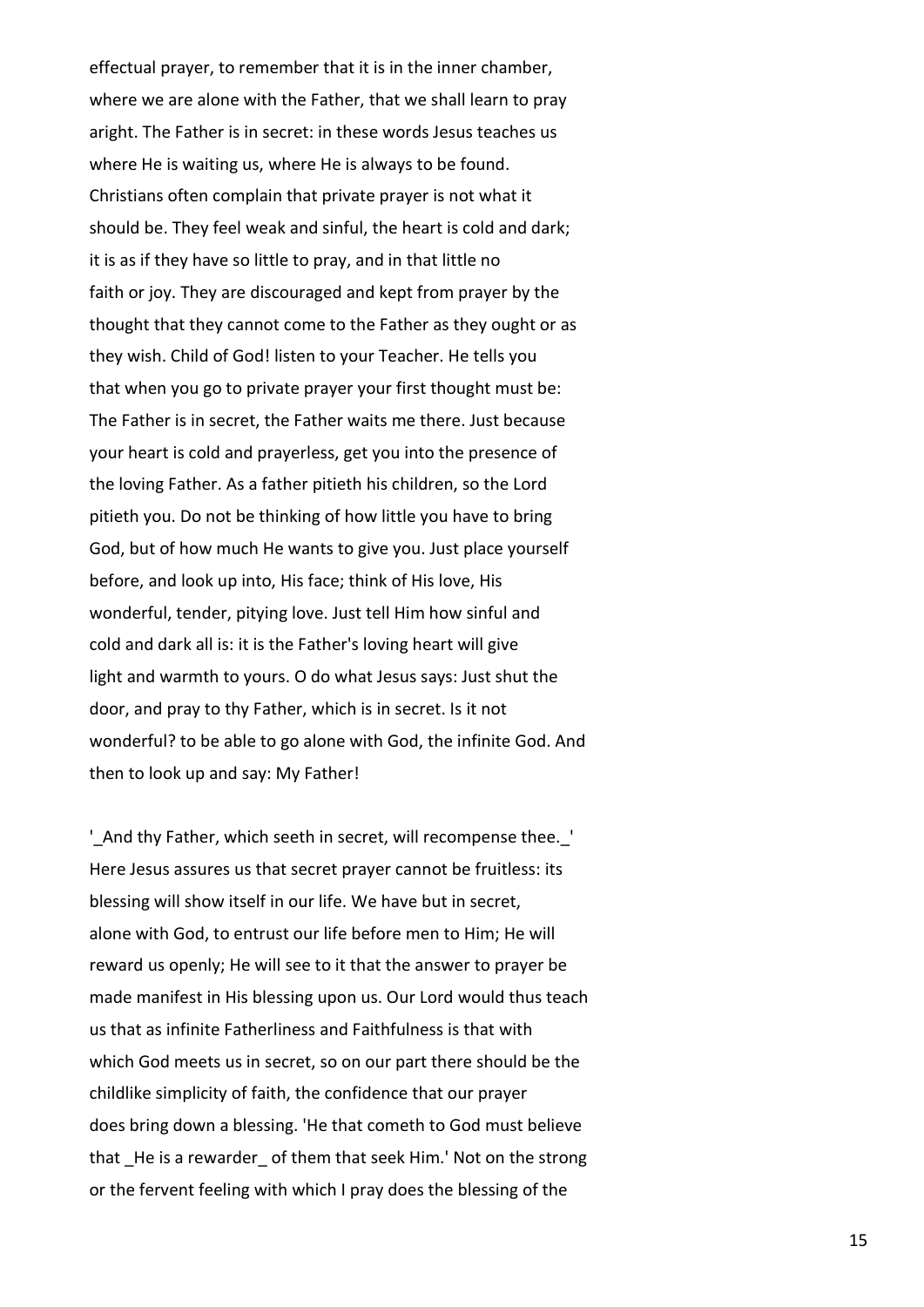closet depend, but upon the love and the power of the Father to whom I there entrust my needs. And therefore the Master has but one desire: Remember your Father is, and sees and hears in secret; go there and stay there, and go again from there in the confidence: He will recompense. Trust Him for it; depend upon Him: prayer to the Father cannot be vain; He will reward you openly.

Still further to confirm this faith in the Father-love of God, Christ speaks a third word: '\_Your Father knoweth what things ye have need of before ye ask Him. ' At first sight it might appear as if this thought made prayer less needful: God knows far better than we what we need. But as we get a deeper insight into what prayer really is, this truth will help much to strengthen our faith. It will teach us that we do not need, as the heathen, with the multitude and urgency of our words, to compel an unwilling God to listen to us. It will lead to a holy thoughtfulness and silence in prayer as it suggests the question: Does my Father really know that I need this? It will, when once we have been led by the Spirit to the certainty that our request is indeed something that, according to the Word, we do need for God's glory, give us wonderful confidence to say, My Father knows I need it and must have it. And if there be any delay in the answer, it will teach us in quiet perseverance to hold on: FATHER! THOU KNOWEST I need it. O the blessed liberty and simplicity of a child that Christ our Teacher would fain cultivate in us, as we draw near to God: let us look up to the Father until His Spirit works it in us. Let us sometimes in our prayers, when we are in danger of being so occupied with our fervent, urgent petitions, as to forget that the Father knows and hears, let us hold still and just quietly say: My Father sees, my Father hears, my Father knows; it will help our faith to take the answer, and to say: We know that we have the petitions we have asked of Him.

And now, all ye who have anew entered the school of Christ to be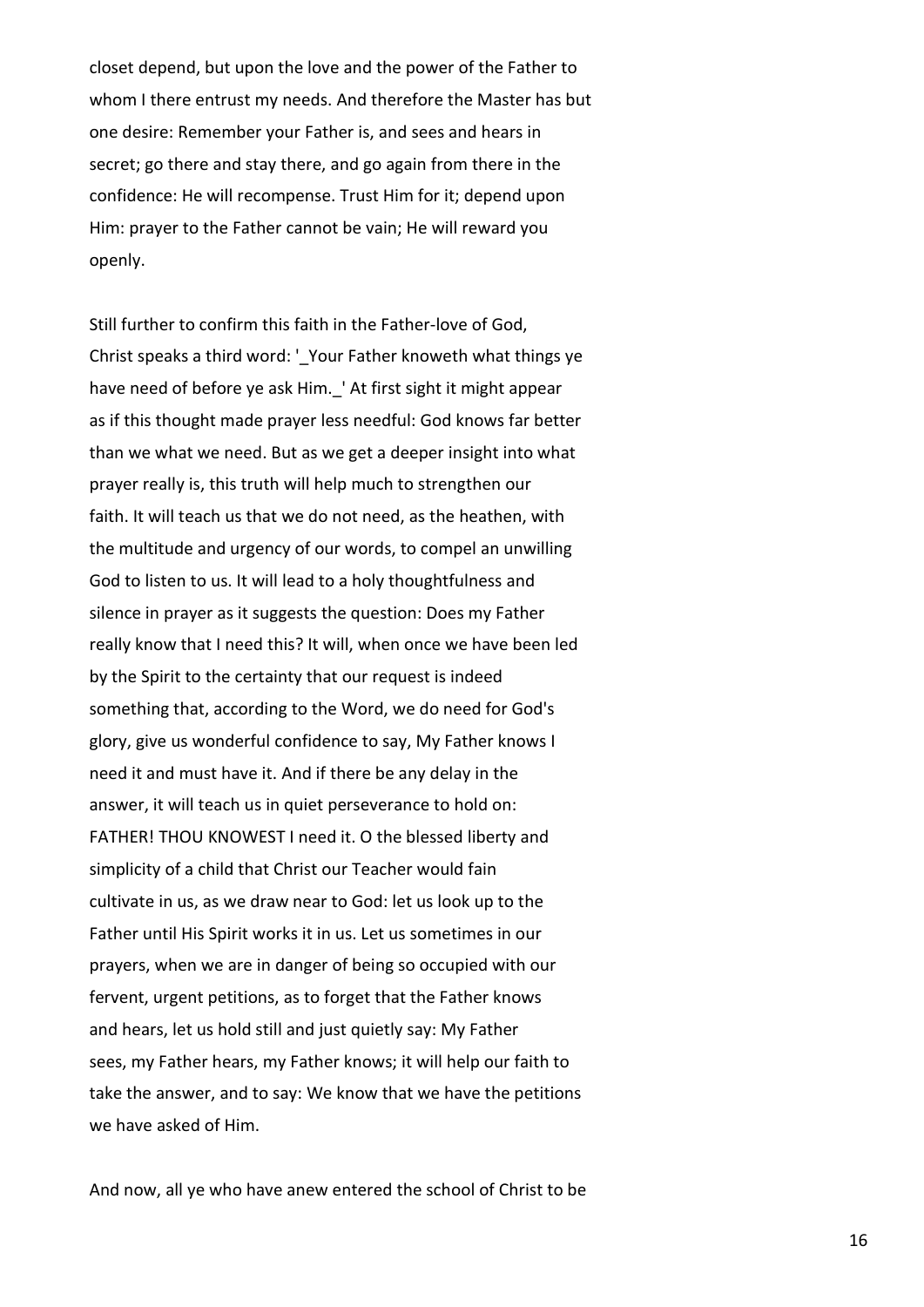taught to pray, take these lessons, practise them, and trust Him to perfect you in them. Dwell much in the inner chamber, with the door shut--shut in from men, shut up with God; it is there the Father waits you, it is there Jesus will teach you to pray. To be alone in secret with THE FATHER: this be your highest joy. To be assured that THE FATHER will openly reward the secret prayer, so that it cannot remain unblessed: this be your strength day by day. And to know that THE FATHER knows that you need what you ask, this be your liberty to bring every need, in the assurance that your God will supply it according to His riches in glory in Christ Jesus.

'LORD, TEACH US TO PRAY.'

\* \* \* \* \*

Blessed Saviour! with my whole heart I do bless Thee for the appointment of the inner chamber, as the school where Thou meetest each of Thy pupils alone, and revealest to him the Father. O my Lord! strengthen my faith so in the Father's tender love and kindness, that as often as I feel sinful or troubled, the first instinctive thought may be to go where I know the Father waits me, and where prayer never can go unblessed. Let the thought that He knows my need before I ask, bring me, in great restfulness of faith, to trust that He will give what His child requires. O let the place of secret prayer become to me the most beloved spot on earth.

And, Lord! hear me as I pray that Thou wouldest everywhere bless the closets of Thy believing people. Let Thy wonderful revelation of a Father's tenderness free all young Christians from every thought of secret prayer as a duty or a burden, and lead them to regard it as the highest privilege of their life, a joy and a blessing. Bring back all who are discouraged, because they cannot find aught to bring Thee in prayer. O give them to understand that they have only to come with their emptiness to Him who has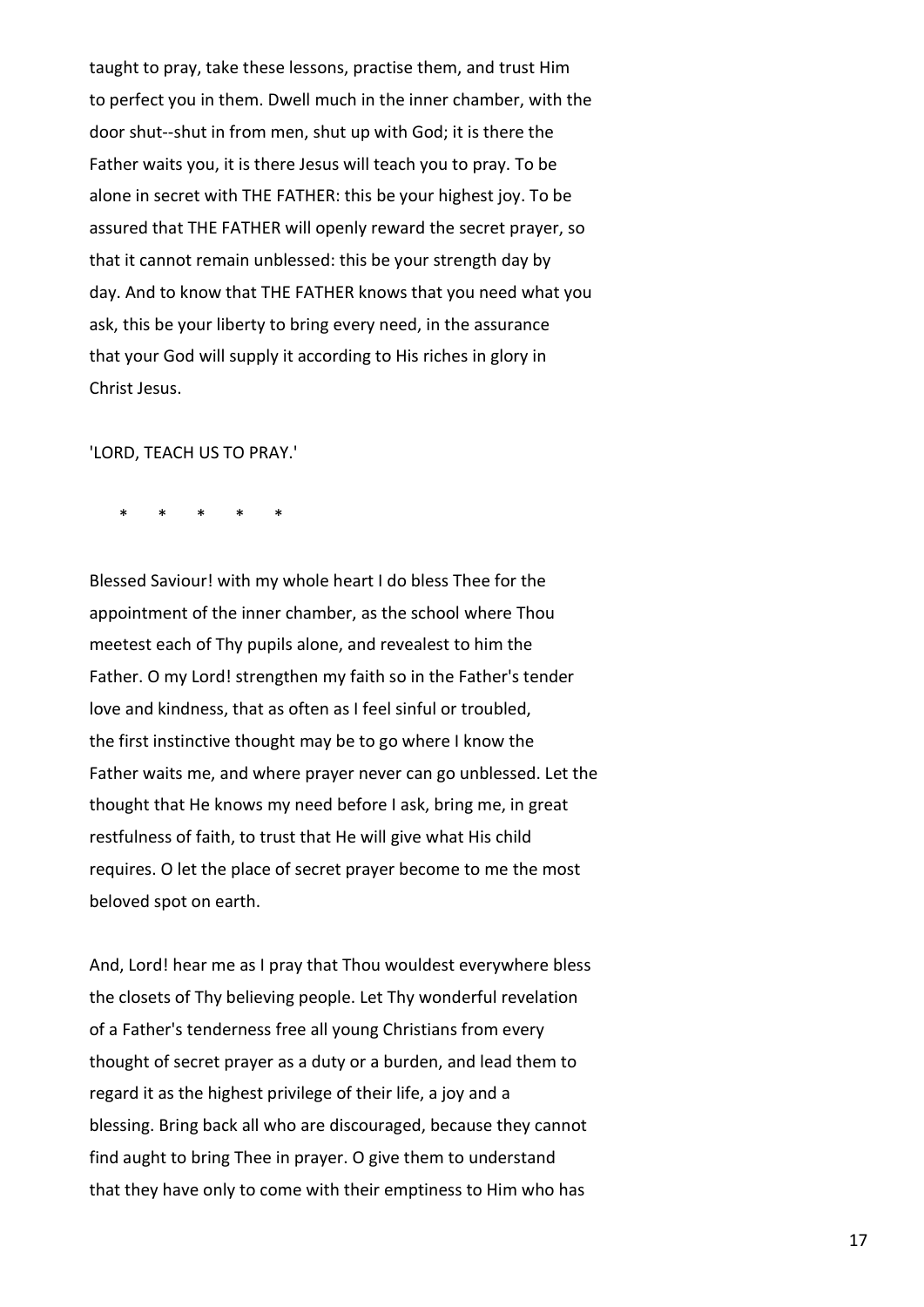all to give, and delights to do it. Not, what they have to bring the Father, but what the Father waits to give them, be their one thought.

And bless especially the inner chamber of all Thy servants who are working for Thee, as the place where God's truth and God's grace is revealed to them, where they are daily anointed with fresh oil, where their strength is renewed, and the blessings are received in faith, with which they are to bless their fellow-men. Lord, draw us all in the closet nearer to Thyself and the Father. Amen.

'AFTER THIS MANNER PRAY;'

OR

THE MODEL PRAYER.

 'After this manner therefore pray ye: Our Father which art in heaven.'--MATT. vi. 9.

Every teacher knows the power of example. He not only tells the child what to do and how to do it, but shows him how it really can be done. In condescension to our weakness, our Heavenly Teacher has given us the very words we are to take with us as we draw near to our Father. We have in them a form of prayer in which there breathe the freshness and fulness of the Eternal Life. So simple that the child can lisp it, so divinely rich that it comprehends all that God can give. A form of prayer that becomes the model and inspiration for all other prayer, and yet always draws us back to itself as the deepest utterance of our souls before our God.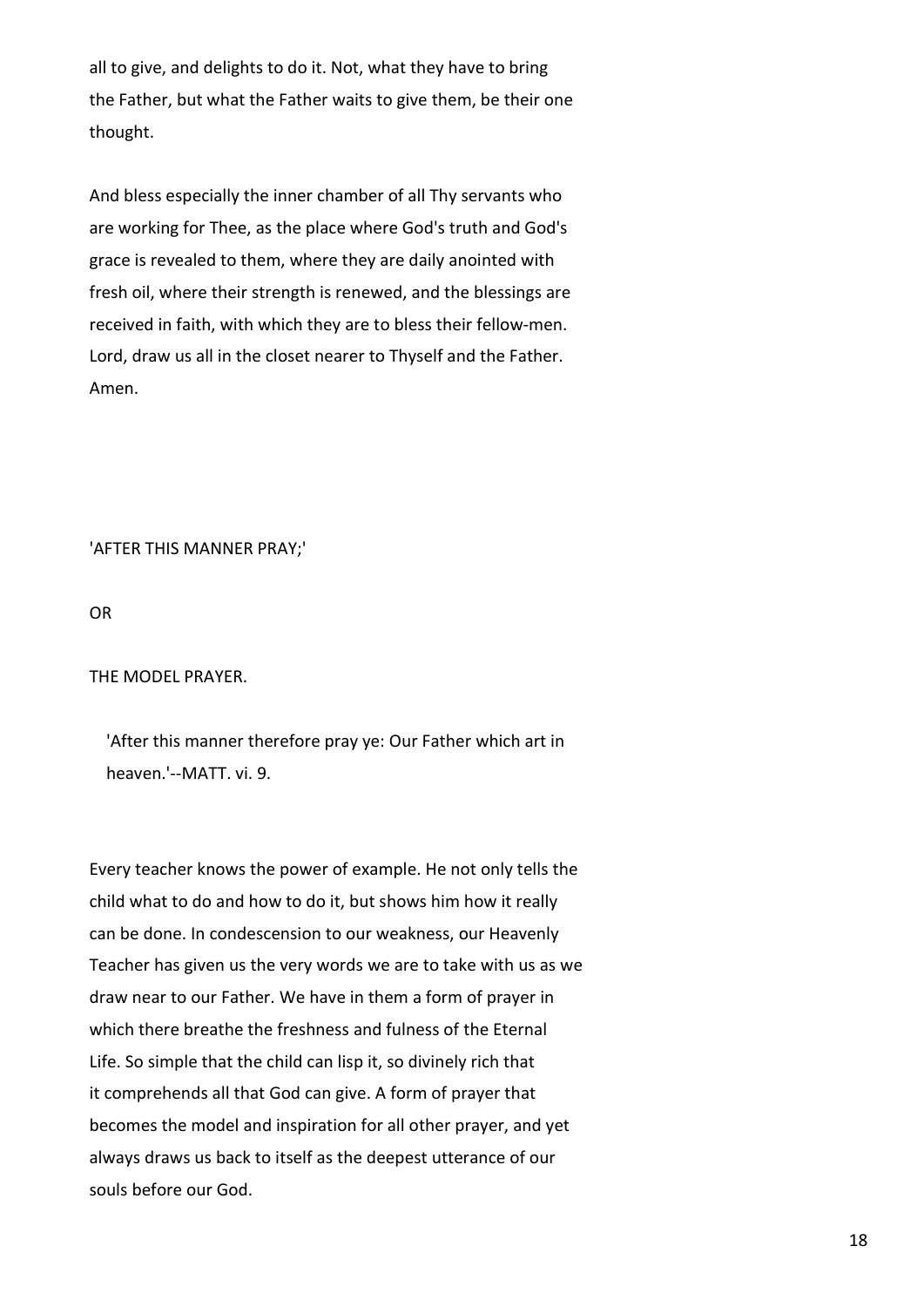'\_Our Father which art in heaven!\_' To appreciate this word of adoration aright, I must remember that none of the saints had in Scripture ever ventured to address God as their Father. The invocation places us at once in the centre of the wonderful revelation the Son came to make of His Father as our Father too. It comprehends the mystery of redemption--Christ delivering us from the curse that we might become the children of God. The mystery of regeneration--the Spirit in the new birth giving us the new life. And the mystery of faith--ere yet the redemption is accomplished or understood, the word is given on the lips of the disciples to prepare them for the blessed experience still to come. The words are the key to the whole prayer, to all prayer. It takes time, it takes life to study them; it will take eternity to understand them fully. The knowledge of God's Father-love is the first and simplest, but also the last and highest lesson in the school of prayer. It is in the personal relation to the living God, and the personal conscious fellowship of love with Himself, that prayer begins. It is in the knowledge of God's Fatherliness, revealed by the Holy Spirit, that the power of prayer will be found to root and grow. In the infinite tenderness and pity and patience of the infinite Father, in His loving readiness to hear and to help, the life of prayer has its joy. O let us take time, until the Spirit has made these words to us spirit and truth, filling heart and life: 'Our Father which art in heaven.' Then we are indeed within the veil, in the secret place of power where prayer always prevails.

'\_Hallowed be Thy name.\_' There is something here that strikes us at once. While we ordinarily first bring our own needs to God in prayer, and then think of what belongs to God and His interests, the Master reverses the order. First, Thy name, Thy kingdom, \_Thy\_ will; then, give \_us\_, forgive \_us\_, lead \_us\_, deliver \_us\_. The lesson is of more importance than we think. In true worship the Father must be first, must be all. The sooner I learn to forget myself in the desire that HE may be glorified, the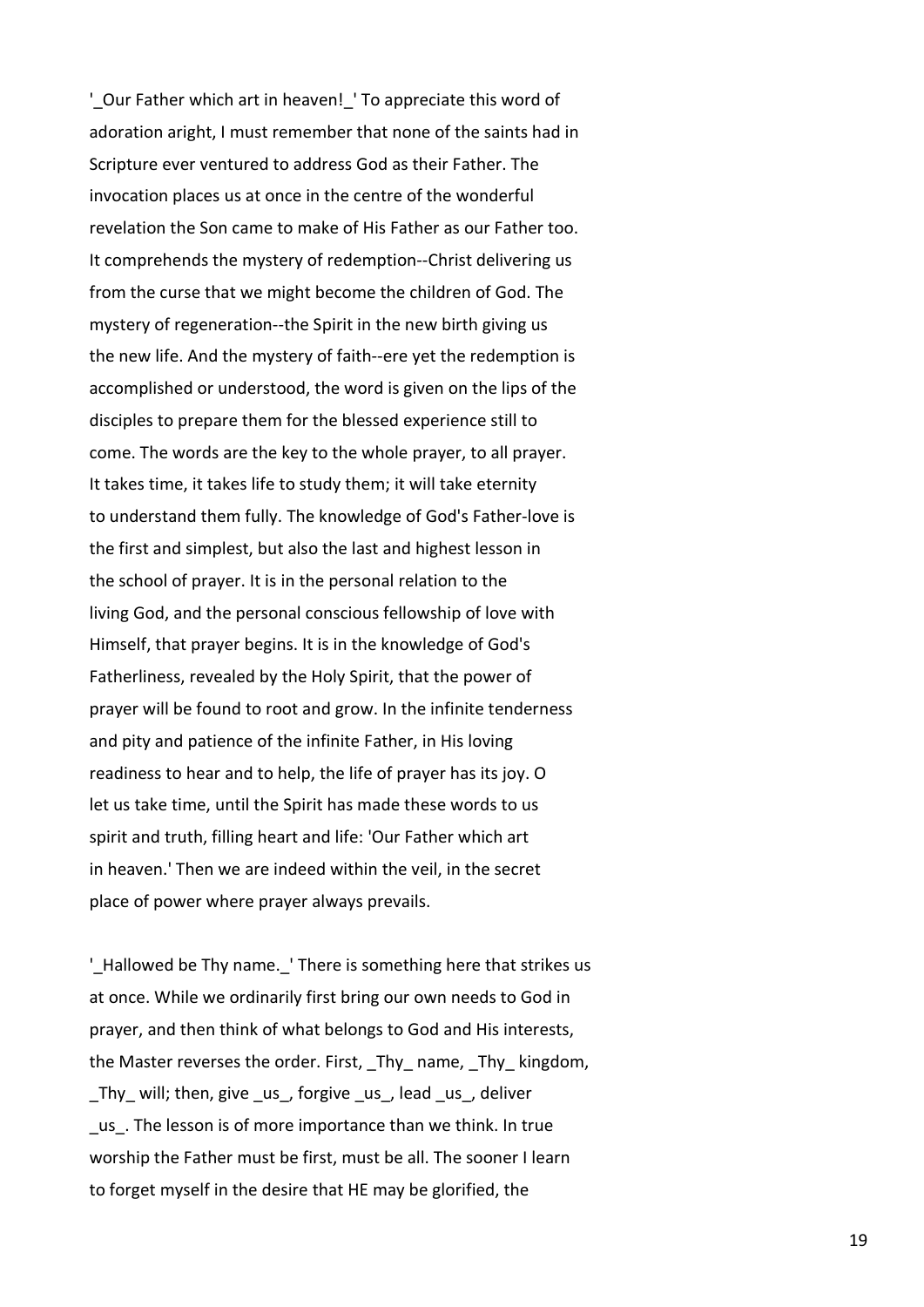richer will the blessing be that prayer will bring to myself. No one ever loses by what he sacrifices for the Father.

This must influence all our prayer. There are two sorts of prayer: personal and intercessory. The latter ordinarily occupies the lesser part of our time and energy. This may not be. Christ has opened the school of prayer specially to train intercessors for the great work of bringing down, by their faith and prayer, the blessings of His work and love on the world around. There can be no deep growth in prayer unless this be made our aim. The little child may ask of the father only what it needs for itself; and yet it soon learns to say, Give some for sister too. But the grown-up son, who only lives for the father's interest and takes charge of the father's business, asks more largely, and gets all that is asked. And Jesus would train us to the blessed life of consecration and service, in which our interests are all subordinate to the Name, and the Kingdom, and the Will of the Father. O let us live for this, and let, on each act of adoration, Our Father! there follow in the same breath, Thy Name, Thy Kingdom, Thy Will;--for this we look up and long.

'Hallowed be Thy name. .' What name? This new name of Father. The word Holy is the central word of the Old Testament; the name Father of the New. In this name of Love all the holiness and glory of God are now to be revealed. And how is the name to be hallowed? By God Himself: '\_I will hallow My great name which ye have profaned.' Our prayer must be that in ourselves, in all God's children, in presence of the world, God Himself would reveal the holiness, the Divine power, the hidden glory of the name of Father. The Spirit of the Father is the Holy Spirit: it is only when we yield ourselves to be led of Him, that the name will be hallowed in our prayer and our lives. Let us learn the prayer: 'Our Father, hallowed be Thy name.'

'\_Thy kingdom come.\_' The Father is a King and has a kingdom. The son and heir of a king has no higher ambition than the glory of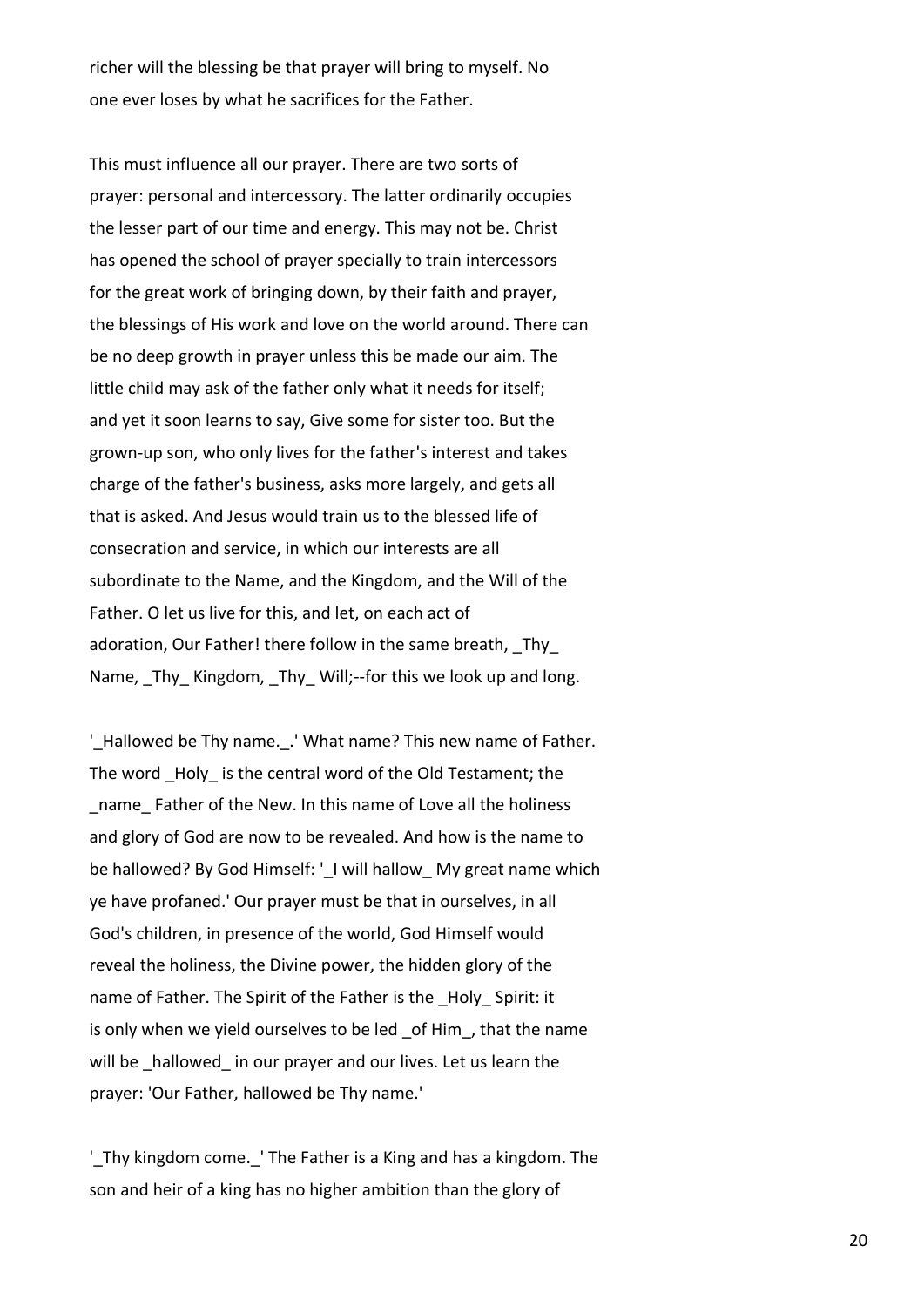his father's kingdom. In time of war or danger this becomes his passion; he can think of nothing else. The children of the Father are here in the enemy's territory, where the kingdom, which is in heaven, is not yet fully manifested. What more natural than that, when they learn to hallow the Father-name, they should long and cry with deep enthusiasm: 'Thy kingdom come.' The coming of the kingdom is the one great event on which the revelation of the Father's glory, the blessedness of His children, the salvation of the world depends. On our prayers too the coming of the kingdom waits. Shall we not join in the deep longing cry of the redeemed: 'Thy kingdom come'? Let us learn it in the school of Jesus.

'\_Thy will be done, as in heaven, so on earth.\_' This petition is too frequently applied alone to the suffering of the will of God. In heaven God's will is \_done\_, and the Master teaches the child to ask that the will may be done on earth just as in heaven: in the spirit of adoring submission and ready obedience. Because the will of God is the glory of heaven, the doing of it is the blessedness of heaven. As the will is done, the kingdom of heaven comes into the heart. And wherever faith has accepted the Father's love, obedience accepts the Father's will. The surrender to, and the prayer for a life of heaven-like obedience, is the spirit of childlike prayer.

'\_Give us this day our daily bread.\_' When first the child has yielded himself to the Father in the care for His Name, His Kingdom, and His Will, he has full liberty to ask for his daily bread. A master cares for the food of his servant, a general of his soldiers, a father of his child. And will not the Father in heaven care for the child who has in prayer given himself up to His interests? We may indeed in full confidence say: Father, I live for Thy honor and Thy work; I know Thou carest for me. Consecration to God and His will gives wonderful liberty in prayer for temporal things: the whole earthly life is given to the Father's loving care.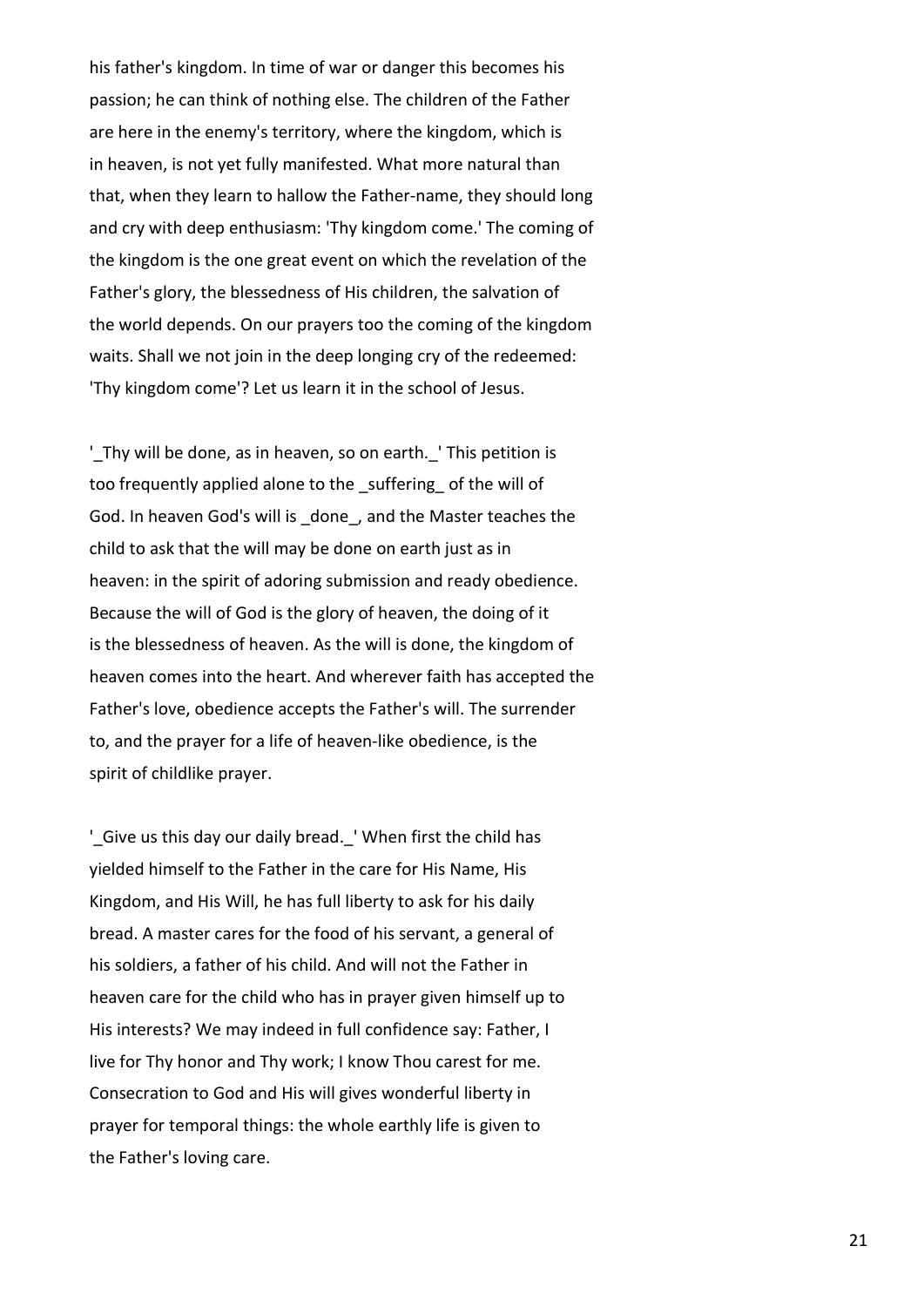'\_And forgive us our debts as we also have forgiven our debtors. 'As bread is the first need of the body, so forgiveness for the soul. And the provision for the one is as sure as for the other. We are children, but sinners too; our right of access to the Father's presence we owe to the precious blood and the forgiveness it has won for us. Let us beware of the prayer for forgiveness becoming a formality: only what is really confessed is really forgiven. Let us in faith accept the forgiveness as promised: as a spiritual reality, an actual transaction between God and us, it is the entrance into all the Father's love and all the privileges of children. Such forgiveness, as a living experience, is impossible without a forgiving spirit to others: as forgiven expresses the heavenward, so forgiving the earthward, relation of God's child. In each prayer to the Father I must be able to say that I know of no one whom I do not heartily love.

'\_And lead us not into temptation, but deliver us from the evil one. ' Our daily bread, the pardon of our sins, and then our being kept from all sin and the power of the evil one, in these three petitions all our personal need is comprehended. The prayer for bread and pardon must be accompanied by the surrender to live in all things in holy obedience to the Father's will, and the believing prayer in everything to be kept by the power of the indwelling Spirit from the power of the evil one.

Children of God! it is thus Jesus would have us to pray to the Father in heaven. O let His Name, and Kingdom, and Will, have the first place in our love; His providing, and pardoning, and keeping love will be our sure portion. So the prayer will lead us up to the true child-life: the Father all to the child, the Father all for the child. We shall understand how Father and child, the \_Thine\_ and the \_Our\_, are all one, and how the heart that begins its prayer with the God-devoted THINE, will have the power in faith to speak out the OUR too. Such prayer will, indeed, be the fellowship and interchange of love, always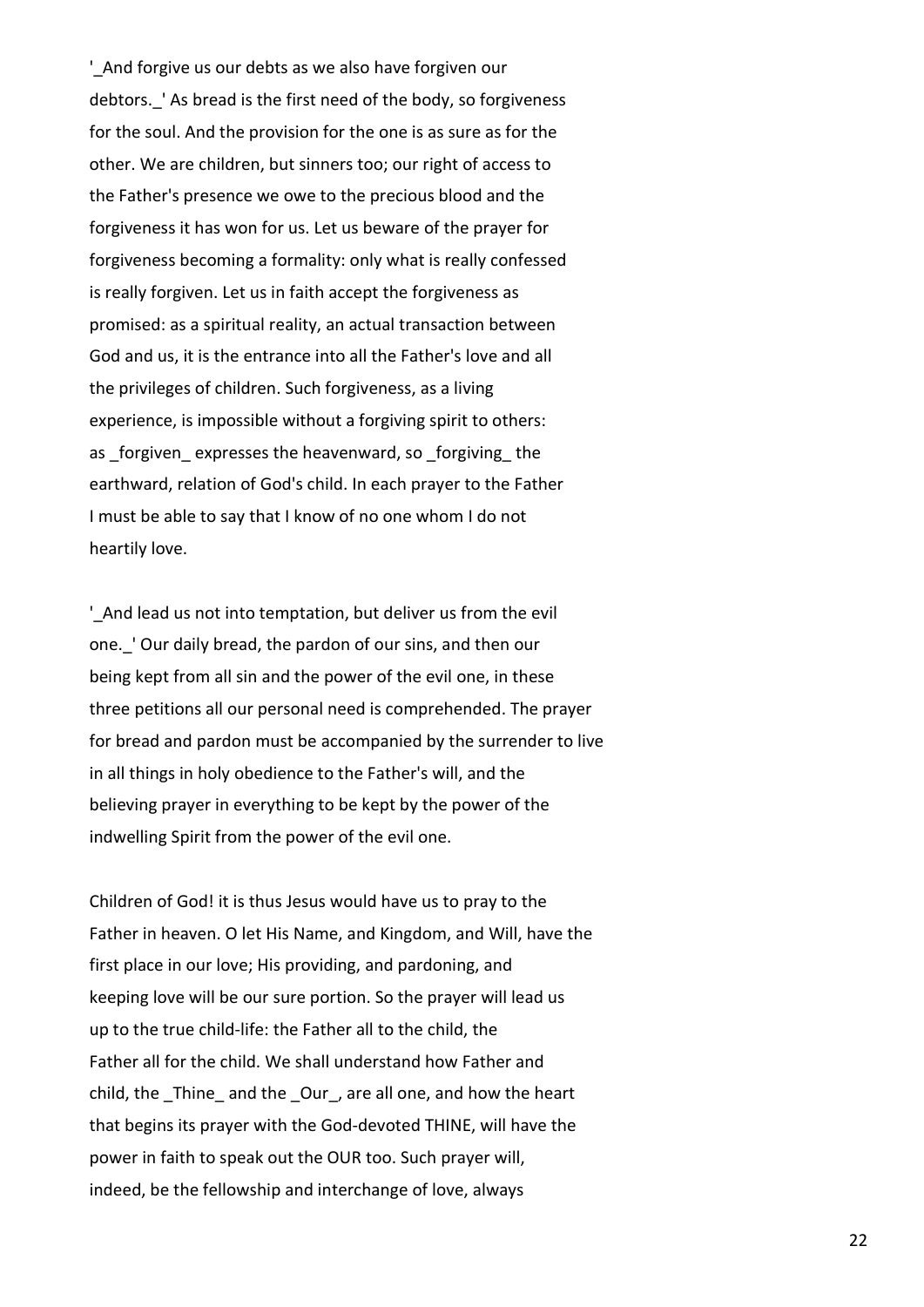bringing us back in trust and worship to Him who is not only the Beginning but the End: 'FOR THINE IS THE KINGDOM, AND THE POWER, AND THE GLORY, FOR EVER, AMEN.' Son of the Father, teach us to pray, 'OUR FATHER.'

'LORD, TEACH US TO PRAY.'

\* \* \* \* \*

O Thou who art the only-begotten Son, teach us, we beseech Thee, to pray, 'OUR FATHER.' We thank Thee, Lord, for these Living Blessed Words which Thou hast given us. We thank Thee for the millions who in them have learnt to know and worship the Father, and for what they have been to us. Lord! it is as if we needed days and weeks in Thy school with each separate petition; so deep and full are they. But we look to Thee to lead us deeper into their meaning: do it, we pray Thee, for Thy Name's sake; Thy name is Son of the Father.

Lord! Thou didst once say: 'No man knoweth the Father save the Son, and he to whom the Son willeth to reveal Him.' And again: 'I made known unto them Thy name, and will make it known, that the love wherewith Thou hast loved Me may be in them.' Lord Jesus! reveal to us the Father. Let His name, His infinite Father-love, the love with which He loved Thee, according to Thy prayer, BE IN US. Then shall we say aright, 'OUR FATHER!' Then shall we apprehend Thy teaching, and the first spontaneous breathing of our heart will be: 'Our Father, Thy Name, Thy Kingdom, Thy Will.' And we shall bring our needs and our sins and our temptations to Him in the confidence that the love of such a Father cares for all.

Blessed Lord! we are Thy scholars, we trust Thee; do teach us to pray, 'OUR FATHER.' Amen.